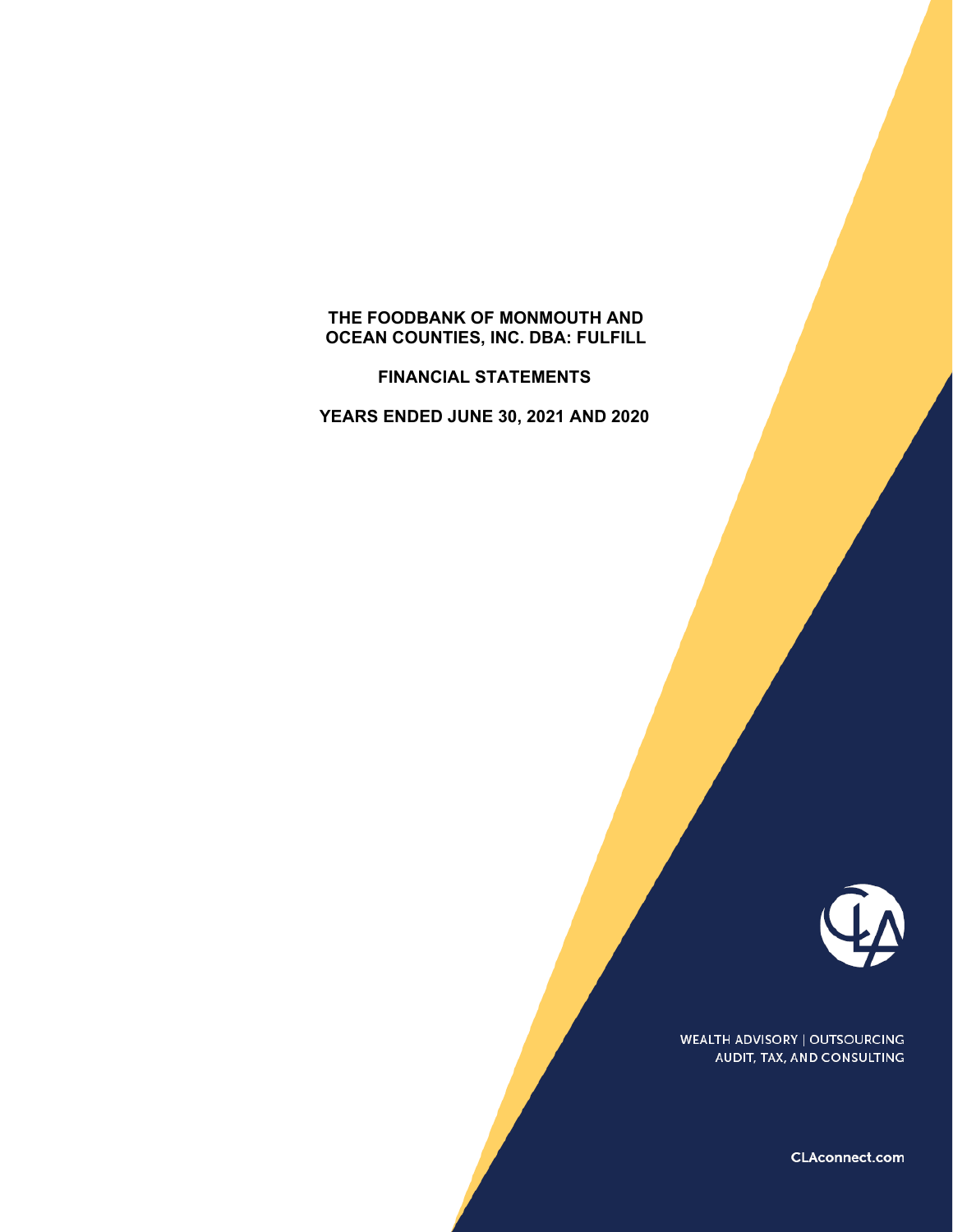## **THE FOODBANK OF MONMOUTH AND OCEAN COUNTIES, INC. DBA: FULFILL TABLE OF CONTENTS YEARS ENDED JUNE 30, 2021 AND 2020**

| <b>INDEPENDENT AUDITORS' REPORT</b>      |   |
|------------------------------------------|---|
| <b>FINANCIAL STATEMENTS</b>              |   |
| <b>STATEMENTS OF FINANCIAL POSITION</b>  | 3 |
| <b>STATEMENTS OF ACTIVITIES</b>          | 4 |
| <b>STATEMENTS OF FUNCTIONAL EXPENSES</b> | 5 |
| <b>STATEMENTS OF CASH FLOWS</b>          | 7 |
| <b>NOTES TO FINANCIAL STATEMENTS</b>     | 8 |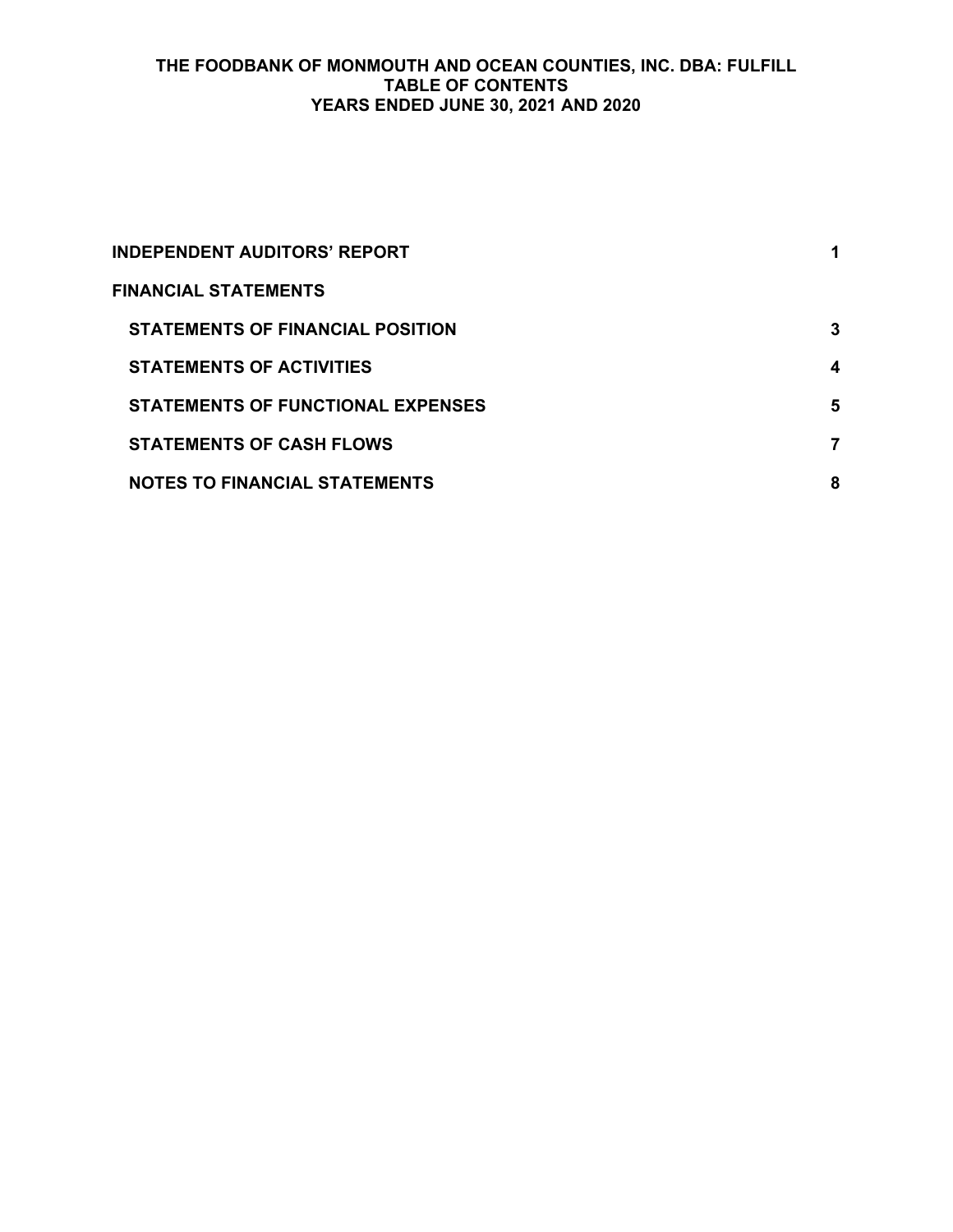

# **INDEPENDENT AUDITORS' REPORT**

Board of Trustees The FoodBank of Monmouth and Ocean Counties, Inc. dba: Fulfill Neptune, New Jersey

We have audited the accompanying financial statements of The FoodBank of Monmouth and Ocean Counties, Inc. dba: Fulfill, which comprise the statements of financial position as of June 30, 2021 and 2020, and the related statements of activities, functional expenses, and cash flows for the years then ended, and the related notes to the financial statements.

## *Management's Responsibility for the Financial Statements*

Management is responsible for the preparation and fair presentation of these financial statements in accordance with accounting principles generally accepted in the United States of America; this includes the design, implementation, and maintenance of internal control relevant to the preparation and fair presentation of financial statements that are free from material misstatement, whether due to fraud or error.

#### *Auditors' Responsibility*

Our responsibility is to express an opinion on these financial statements based on our audits. We conducted our audits in accordance with auditing standards generally accepted in the United States of America. Those standards require that we plan and perform the audit to obtain reasonable assurance about whether the financial statements are free from material misstatement.

An audit involves performing procedures to obtain audit evidence about the amounts and disclosures in the financial statements. The procedures selected depend on the auditors' judgment, including the assessment of the risks of material misstatement of the financial statements, whether due to fraud or error. In making those risk assessments, the auditor considers internal control relevant to the entity's preparation and fair presentation of the financial statements in order to design audit procedures that are appropriate in the circumstances, but not for the purpose of expressing an opinion on the effectiveness of the entity's internal control. Accordingly, we express no such opinion. An audit also includes evaluating the appropriateness of accounting policies used and the reasonableness of significant accounting estimates made by management, as well as evaluating the overall presentation of the financial statements.

We believe that the audit evidence we have obtained is sufficient and appropriate to provide a basis for our audit opinion.



CLA is an independent member of Nexia International, a leading, global network of independent accounting and consulting firms. See nexia.com/member-firm-disclaimer for details.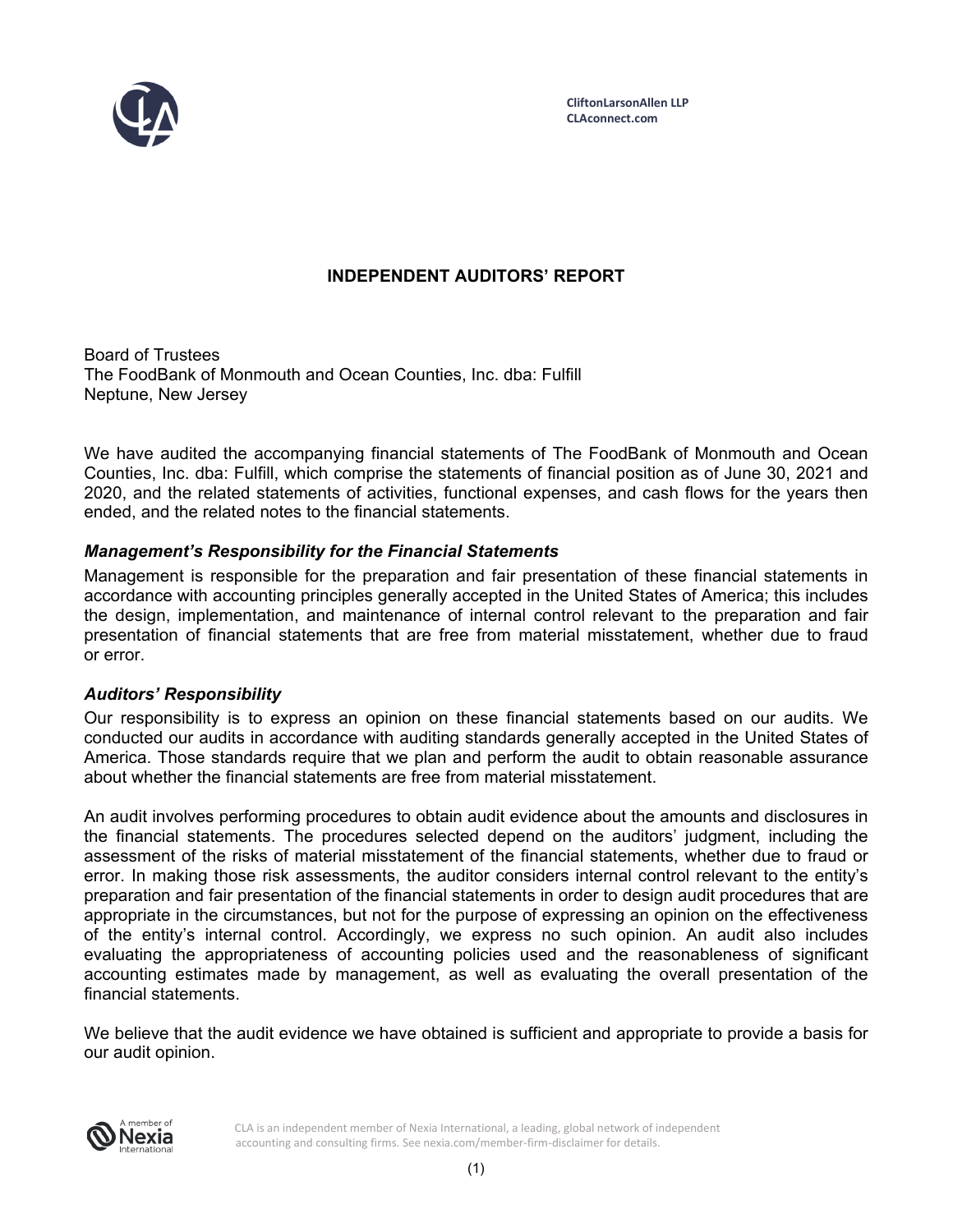Board of Trustees The FoodBank of Monmouth and Ocean Counties, Inc. dba: Fulfill

## *Opinion*

In our opinion, the financial statements referred to above present fairly, in all material respects, the financial position of The FoodBank of Monmouth and Ocean Counties, Inc. dba: Fulfill as of June 30, 2021 and 2020, and the changes in its net assets and its cash flows for the years then ended in accordance with accounting principles generally accepted in the United States of America.

Vifton Larson Allen LLP

**CliftonLarsonAllen LLP** 

Plymouth Meeting, Pennsylvania February 28, 2022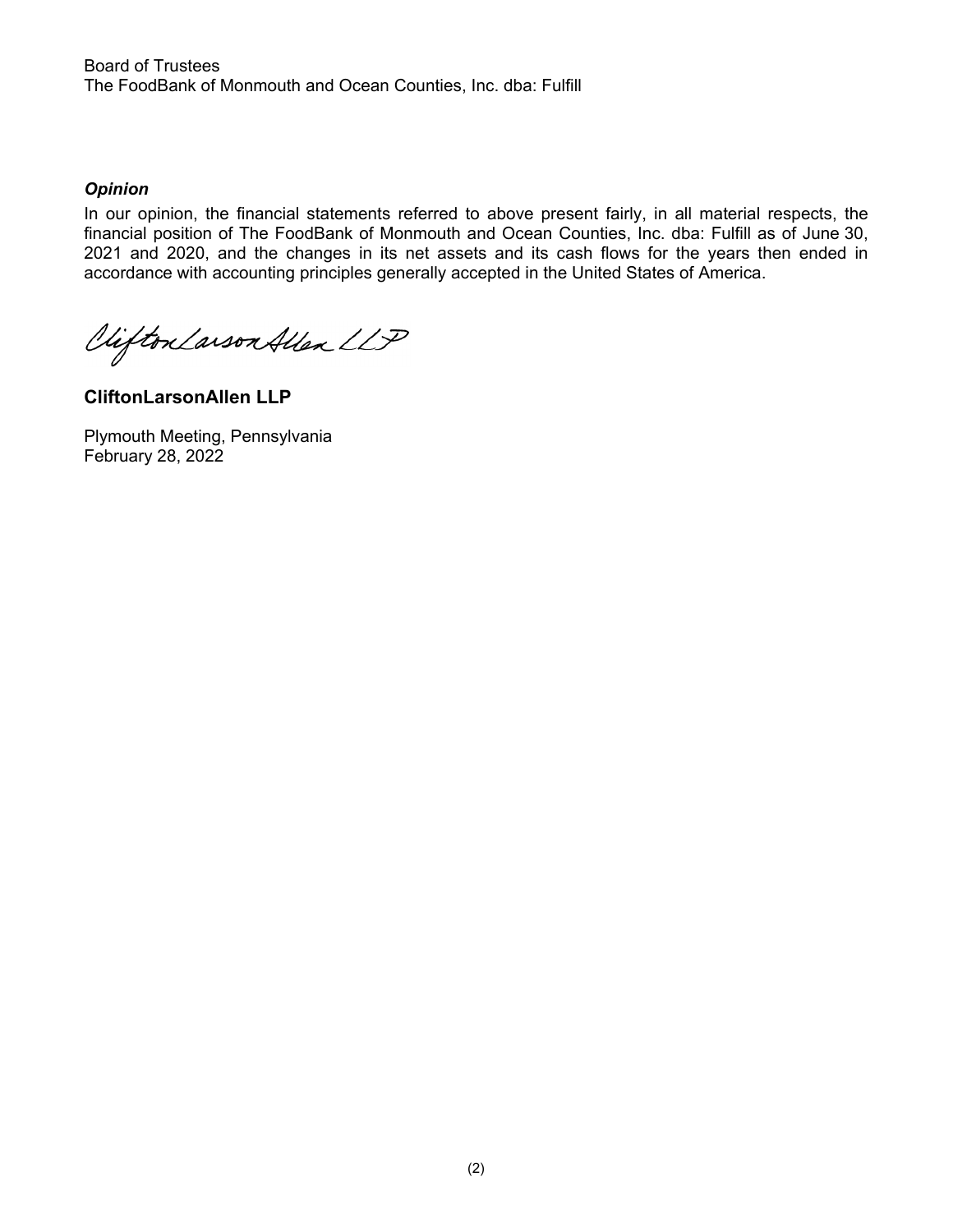## **THE FOODBANK OF MONMOUTH AND OCEAN COUNTIES, INC. DBA: FULFILL STATEMENTS OF FINANCIAL POSITION JUNE 30, 2021 AND 2020**

|                                                                                                                                                                                                                                                                              | 2021                                                                                      | 2020                                                                                                  |
|------------------------------------------------------------------------------------------------------------------------------------------------------------------------------------------------------------------------------------------------------------------------------|-------------------------------------------------------------------------------------------|-------------------------------------------------------------------------------------------------------|
| <b>ASSETS</b>                                                                                                                                                                                                                                                                |                                                                                           |                                                                                                       |
| <b>CURRENT ASSETS</b><br>Cash and Cash Equivalents<br>Cash and Cash Equivalents - Restricted for B.E.A.T. Center<br><b>Total Cash and Cash Equivalents</b>                                                                                                                   | \$<br>7,914,732<br>243,414<br>8,158,146                                                   | 4,145,992<br>\$<br>192,758<br>4,338,750                                                               |
| Accounts Receivable, Net<br>Investments<br>Inventory<br><b>Grants Receivable</b><br><b>Prepaid Expenses</b><br><b>Current Portion of Unconditional Promises to Give</b><br><b>Total Current Assets</b><br>PROPERTY AND EQUIPMENT, NET<br>UNCONDITIONAL PROMISES TO GIVE, NET | 6,800<br>10,927,971<br>2,478,372<br>56,002<br>50,833<br>21,678,124<br>1,816,559<br>25,958 | 46,122<br>6,268,974<br>1,261,555<br>86,850<br>81,319<br>105,000<br>12,188,570<br>2,248,265<br>254,058 |
|                                                                                                                                                                                                                                                                              |                                                                                           |                                                                                                       |
| <b>SECURITY DEPOSIT</b>                                                                                                                                                                                                                                                      | 14,000                                                                                    | 14,000                                                                                                |
| <b>Total Assets</b>                                                                                                                                                                                                                                                          | 23,534,641<br>\$                                                                          | 14,704,893<br>\$                                                                                      |
| <b>LIABILITIES AND NET ASSETS</b>                                                                                                                                                                                                                                            |                                                                                           |                                                                                                       |
| <b>CURRENT LIABILITIES</b><br>Accounts Payable and Accrued Expenses<br><b>Agency Funds</b><br><b>Total Current Liabilities</b>                                                                                                                                               | 282,974<br>\$<br>282,974                                                                  | \$<br>466,519<br>59,500<br>526,019                                                                    |
| PAYCHECK PROTECTION PROGRAM LOAN                                                                                                                                                                                                                                             |                                                                                           | 631,413                                                                                               |
| <b>Total Liabilities</b>                                                                                                                                                                                                                                                     | 282,974                                                                                   | 1,157,432                                                                                             |
| <b>NET ASSETS</b><br>Without Donor Restrictions:<br>Undesignated<br>Board Designated Operating Reserves For:<br><b>Capital Expenditures</b><br><b>Disaster Relief</b><br><b>Food Purchases</b>                                                                               | 6,411,454<br>1,000,000<br>6,120,000<br>8,505,000                                          | 6,464,289<br>650,000<br>2,120,000<br>3,770,000                                                        |
| <b>Total Net Assets Without Donor Restrictions</b>                                                                                                                                                                                                                           | 22,036,454                                                                                | 13,004,289                                                                                            |
| <b>With Donor Restrictions</b><br><b>Total Net Assets</b>                                                                                                                                                                                                                    | 1,215,213<br>23,251,667                                                                   | 543,172<br>13,547,461                                                                                 |
| <b>Total Liabilities and Net Assets</b>                                                                                                                                                                                                                                      | 23,534,641                                                                                | 14,704,893                                                                                            |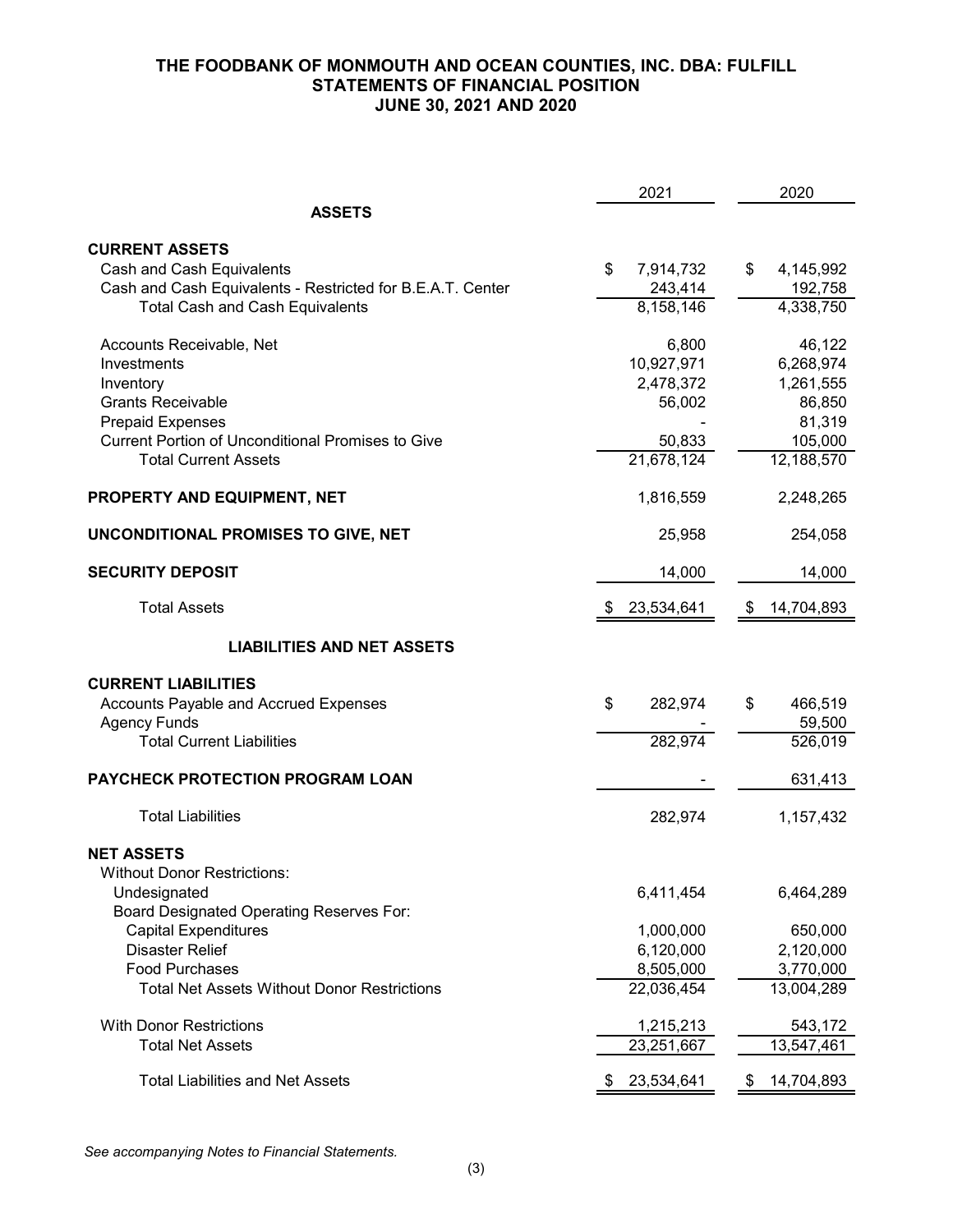#### **THE FOODBANK OF MONMOUTH AND OCEAN COUNTIES, INC. DBA: FULFILL STATEMENTS OF ACTIVITIES YEARS ENDED JUNE 30, 2021 AND 2020**

|                                                       | 2021                 |                   |              | 2020                 |                   |              |  |
|-------------------------------------------------------|----------------------|-------------------|--------------|----------------------|-------------------|--------------|--|
|                                                       | <b>Without Donor</b> | <b>With Donor</b> |              | <b>Without Donor</b> | <b>With Donor</b> |              |  |
|                                                       | <b>Restrictions</b>  | Restrictions      | Total        | Restrictions         | Restrictions      | Total        |  |
| <b>SUPPORT AND REVENUE</b>                            |                      |                   |              |                      |                   |              |  |
| <b>Contributed Goods</b>                              | \$16,833,879         | \$                | \$16,833,879 | \$18,728,542         | \$                | \$18,728,542 |  |
| Contributions                                         | 7,508,720            | 115,127           | 7,623,847    | 5,893,668            | 931,680           | 6,825,348    |  |
| Grants                                                | 12,471,659           | 1,117,713         | 13,589,372   | 5,588,444            |                   | 5,588,444    |  |
| <b>Fundraising Events</b>                             | 1,431,727            |                   | 1,431,727    | 1,472,774            |                   | 1,472,774    |  |
| <b>Food Distribution Revenue</b>                      | 241,595              |                   | 241,595      | 334,517              |                   | 334,517      |  |
| Contributed Services and Equipment                    | 101,717              |                   | 101,717      | 74,108               |                   | 74,108       |  |
| Program, Other                                        | 16,085               |                   | 16,085       | 75,598               |                   | 75,598       |  |
| Investment Income                                     | 1,833,130            |                   | 1,833,130    | 415,997              |                   | 415,997      |  |
| Net Assets Released from Restrictions                 | 560,799              | (560, 799)        |              | 472,370              | (472, 370)        |              |  |
| <b>Total Support and Revenue</b>                      | 40,999,311           | 672,041           | 41,671,352   | 33,056,018           | 459,310           | 33,515,328   |  |
| <b>EXPENSES</b>                                       |                      |                   |              |                      |                   |              |  |
| <b>Program Services</b>                               | 29,585,642           |                   | 29,585,642   | 29,393,819           |                   | 29,393,819   |  |
| <b>Support Services:</b>                              |                      |                   |              |                      |                   |              |  |
| Management and General                                | 1,374,591            |                   | 1,374,591    | 1,279,773            |                   | 1,279,773    |  |
| Fundraising                                           | 1,638,326            |                   | 1,638,326    | 1,275,162            |                   | 1,275,162    |  |
| <b>Total Support Services</b>                         | 3,012,917            |                   | 3,012,917    | 2,554,935            |                   | 2,554,935    |  |
| <b>Total Expenses</b>                                 | 32,598,559           |                   | 32,598,559   | 31,948,754           |                   | 31,948,754   |  |
| <b>CHANGE IN NET ASSETS FROM OPERATING ACTIVITIES</b> | 8,400,752            | 672,041           | 9,072,793    | 1,107,264            | 459,310           | 1,566,574    |  |
| <b>OTHER INCOME</b>                                   |                      |                   |              |                      |                   |              |  |
| Paycheck Protection Program Loan Forgiveness          | 631,413              |                   | 631,413      |                      |                   |              |  |
| <b>CHANGE IN NET ASSETS</b>                           | 9,032,165            | 672,041           | 9,704,206    | 1,107,264            | 459,310           | 1,566,574    |  |
| Net Assets - Beginning of Year                        | 13,004,289           | 543,172           | 13,547,461   | 11,897,025           | 83,862            | 11,980,887   |  |
| <b>NET ASSETS - END OF YEAR</b>                       | \$22,036,454         | 1,215,213<br>\$   | \$23,251,667 | \$13,004,289         | 543,172<br>\$     | \$13,547,461 |  |

*See accompanying Notes to Financial Statements.*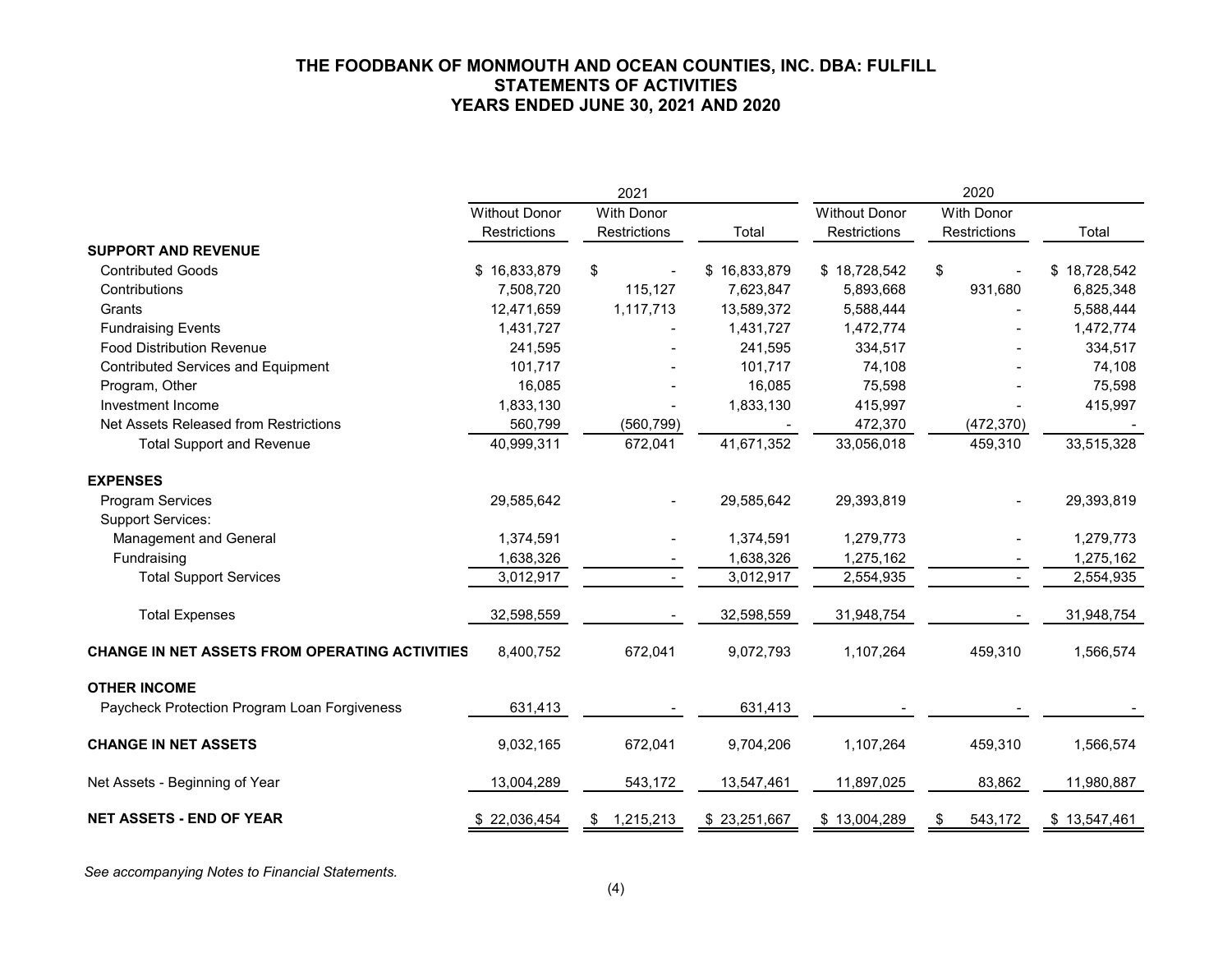#### **THE FOODBANK OF MONMOUTH AND OCEAN COUNTIES, INC. DBA: FULFILL STATEMENT OF FUNCTIONAL EXPENSES YEAR ENDED JUNE 30, 2021**

|                                             |                                                                  | Program Services                                 |                              |     | <b>Supporting Services</b> |     |             |    |            |  |
|---------------------------------------------|------------------------------------------------------------------|--------------------------------------------------|------------------------------|-----|----------------------------|-----|-------------|----|------------|--|
|                                             | Emergency<br><b>Food Distribution</b><br>(Alleviating<br>Hunger) | Other<br>Programs<br>(Building<br>Food Security) | Total<br>Program<br>Expenses |     | Management<br>and General  |     | Fundraising |    | Total      |  |
| Salaries and Wages                          | \$<br>1,369,350                                                  | \$<br>635,731                                    | \$<br>2,005,081              | \$  | 801,258                    | \$  | 520,239     | \$ | 3,326,578  |  |
| <b>Benefits</b>                             | 301,925                                                          | 171,612                                          | 473,537                      |     | 205,279                    |     | 54,987      |    | 733,803    |  |
| Payroll Taxes                               | 114,045                                                          | 55,343                                           | 169,388                      |     | 54,516                     |     | 44,410      |    | 268,314    |  |
| Total Salaries, Wages, and Related Expenses | 1,785,320                                                        | 862,686                                          | 2,648,006                    |     | 1,061,053                  |     | 619,636     |    | 4,328,695  |  |
| Advertising                                 |                                                                  | 40,180                                           | 40,180                       |     |                            |     | 84,895      |    | 125,075    |  |
| <b>Agencies Assistance</b>                  | 65,112                                                           |                                                  | 65,112                       |     |                            |     |             |    | 65,112     |  |
| <b>Bad Debt</b>                             |                                                                  |                                                  |                              |     | 4,301                      |     |             |    | 4,301      |  |
| <b>Computer Expense</b>                     | 67,227                                                           | 68,638                                           | 135,865                      |     | 4,226                      |     | 19,807      |    | 159,898    |  |
| Conferences, Meetings, and Travel           | 10,731                                                           | 16,454                                           | 27,185                       |     | 6,450                      |     | 7,656       |    | 41,291     |  |
| <b>Contributed Services</b>                 |                                                                  | 102,748                                          | 102,748                      |     |                            |     | 45,798      |    | 148,546    |  |
| <b>Culinary Program</b>                     |                                                                  | 95,958                                           | 95,958                       |     |                            |     |             |    | 95,958     |  |
| Depreciation                                | 351,698                                                          | 203,838                                          | 555,536                      |     | 9,679                      |     | 19,278      |    | 584,493    |  |
| <b>Direct Mail</b>                          |                                                                  | 24,105                                           | 24,105                       |     |                            |     | 417,944     |    | 442,049    |  |
| <b>Equipment Leases</b>                     | 2,132                                                            | 1,744                                            | 3,876                        |     | 216                        |     | 427         |    | 4,519      |  |
| Fees, Permits, and License                  | 2,065                                                            | 2,747                                            | 4,812                        |     | 147,353                    |     | 39,771      |    | 191,936    |  |
| <b>Food Distributed</b>                     | 15,006,587                                                       |                                                  | 15,006,587                   |     |                            |     |             |    | 15,006,587 |  |
| <b>Food Purchases and Distribution</b>      | 9,385,028                                                        |                                                  | 9,385,028                    |     |                            |     |             |    | 9,385,028  |  |
| Insurance                                   | 57,051                                                           | 46,686                                           | 103,737                      |     | 5,781                      |     | 11,430      |    | 120,948    |  |
| Office Expense                              | 42,981                                                           | 29,302                                           | 72,283                       |     | 5,275                      |     | 31,434      |    | 108,992    |  |
| <b>Outside Services</b>                     | 47,399                                                           | 4,672                                            | 52,071                       |     | 561                        |     | 1,458       |    | 54,090     |  |
| Postage                                     | 14,989                                                           | 12,351                                           | 27,340                       |     | 4,861                      |     | 6,935       |    | 39,136     |  |
| <b>Printing and Newsletter</b>              | 1,485                                                            | 15,052                                           | 16,537                       |     | 2,569                      |     | 31,039      |    | 50,145     |  |
| <b>Professional Fees</b>                    | 32,206                                                           | 53,990                                           | 86,196                       |     | 108,824                    |     | 140,034     |    | 335,054    |  |
| Rent                                        | 103,632                                                          | 127,792                                          | 231,424                      |     | 2,352                      |     | 3,136       |    | 236,912    |  |
| Repairs and Maintenance                     | 188,267                                                          | 13,112                                           | 201,379                      |     | 464                        |     | 914         |    | 202,757    |  |
| <b>Special Events</b>                       | 1,944                                                            |                                                  | 1,944                        |     |                            |     | 142,936     |    | 144,880    |  |
| Supplies                                    | 87,610                                                           | 69,518                                           | 157,128                      |     | 3,881                      |     | 7,426       |    | 168,435    |  |
| <b>Temporary Employment</b>                 | 37,253                                                           | 110,284                                          | 147,537                      |     | 3,775                      |     |             |    | 151,312    |  |
| <b>Transportation and Freight</b>           | 179,862                                                          |                                                  | 179,862                      |     |                            |     |             |    | 179,862    |  |
| Utilities and Telephone                     | 91,983                                                           | 90,304                                           | 182,287                      |     | 2,970                      |     | 6,372       |    | 191,629    |  |
| Warehouse Expense                           | 30,919                                                           |                                                  | 30,919                       |     |                            |     |             |    | 30,919     |  |
| <b>Total Functional Expenses</b>            | \$<br>27,593,481                                                 | \$<br>1,992,161                                  | \$<br>29,585,642             | -\$ | 1,374,591                  | -\$ | 1,638,326   | \$ | 32,598,559 |  |

*See accompanying Notes to Financial Statements.*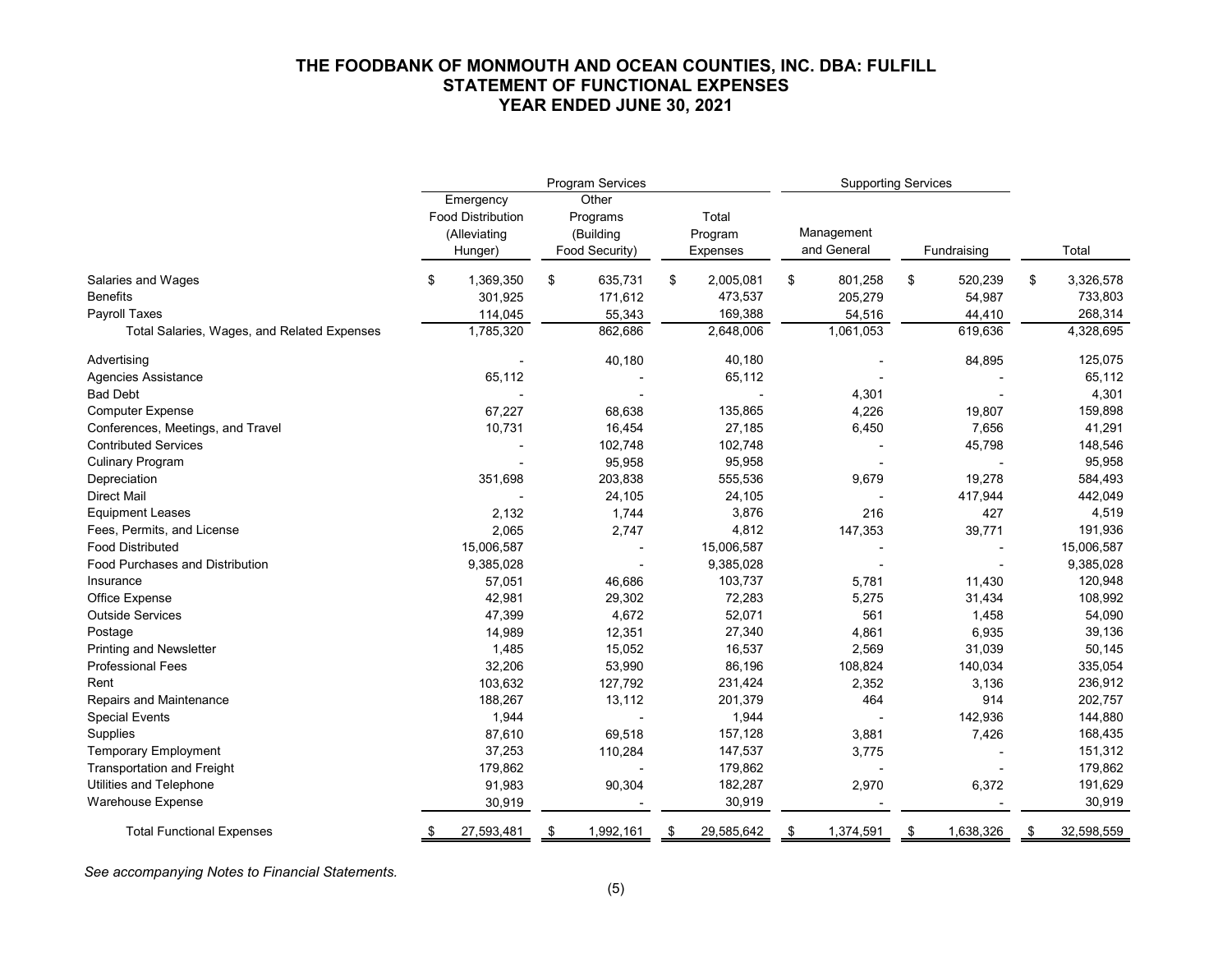#### **THE FOODBANK OF MONMOUTH AND OCEAN COUNTIES, INC. DBA: FULFILL STATEMENT OF FUNCTIONAL EXPENSES YEAR ENDED JUNE 30, 2020**

|                                             |                          | Program Services |                 |    | <b>Supporting Services</b> |               |                 |
|---------------------------------------------|--------------------------|------------------|-----------------|----|----------------------------|---------------|-----------------|
|                                             | Emergency                | Other            |                 |    |                            |               |                 |
|                                             | <b>Food Distribution</b> | Programs         | Total           |    |                            |               |                 |
|                                             | (Alleviating             | (Building        | Program         |    | Management                 |               |                 |
|                                             | Hunger)                  | Food Security)   | <b>Expenses</b> |    | and General                | Fundraising   | Total           |
| Salaries and Wages                          | \$<br>1,127,460          | \$<br>835,177    | \$<br>1,962,637 | \$ | 676,270                    | \$<br>396,248 | \$<br>3,035,155 |
| <b>Benefits</b>                             | 297,776                  | 181,875          | 479,651         |    | 119,592                    | 51,092        | 650,335         |
| Payroll Taxes                               | 99,565                   | 69,837           | 169,402         |    | 47,176                     | 30,169        | 246,747         |
| Total Salaries, Wages, and Related Expenses | 1,524,801                | 1,086,889        | 2,611,690       |    | 843,038                    | 477,509       | 3,932,237       |
| Advertising                                 |                          |                  |                 |    | 122,698                    | 111,475       | 234,173         |
| <b>Agencies Assistance</b>                  | 1,529,710                |                  | 1,529,710       |    |                            |               | 1,529,710       |
| Assistance to BEAT Center Partner           |                          | 19,274           | 19,274          |    |                            |               | 19,274          |
| <b>Bad Debt</b>                             |                          |                  |                 |    | 70,000                     |               | 70,000          |
| <b>Computer Expense</b>                     | 67,331                   | 80,522           | 147,853         |    | 13,476                     | 23,912        | 185,241         |
| Conferences, Meetings, and Travel           | 18,498                   | 27,336           | 45,834          |    | 4,839                      | 6,174         | 56,847          |
| <b>Contributed Services</b>                 |                          | 74,108           | 74,108          |    |                            |               | 74,108          |
| <b>Culinary Program</b>                     |                          | 161,168          | 161,168         |    |                            |               | 161,168         |
| Depreciation                                | 317,886                  | 197,507          | 515,393         |    | 8,937                      | 17,572        | 541,902         |
| <b>Direct Mail</b>                          |                          | 52,170           | 52,170          |    |                            | 459,040       | 511,210         |
| <b>Equipment Leases</b>                     | 425                      | 347              | 772             |    | 43                         | 85            | 900             |
| Fees, Permits, and License                  | 771                      | 631              | 1,402           |    | 186,703                    | 13,541        | 201,646         |
| <b>Food Distributed</b>                     | 18,852,162               |                  | 18,852,162      |    |                            |               | 18,852,162      |
| <b>Food Purchases and Distribution</b>      | 3,833,512                |                  | 3,833,512       |    |                            |               | 3,833,512       |
| Insurance                                   | 1,740                    | 129,461          | 131,201         |    | 109                        | 145           | 131,455         |
| Office Expense                              | 46,345                   | 24,306           | 70,651          |    | 6,668                      | 62,324        | 139,643         |
| <b>Outside Services</b>                     | 40,089                   | 3,312            | 43,401          |    | 397                        | 1,033         | 44,831          |
| Postage                                     | 10,173                   | 8,151            | 18,324          |    | 1,308                      | 5,344         | 24,976          |
| <b>Printing and Newsletter</b>              | 1,970                    | 8,266            | 10,236          |    | 1,680                      | 12,006        | 23,922          |
| <b>Professional Fees</b>                    | 91,991                   | 89,350           | 181,341         |    | 8,039                      | 16,003        | 205,383         |
| Rent                                        | 40,320                   | 121,800          | 162,120         |    | 2,520                      | 3,360         | 168,000         |
| Repairs and Maintenance                     | 179,387                  | 14,956           | 194,343         |    | 513                        | 996           | 195,852         |
| <b>Special Events</b>                       | 3,051                    | 424              | 3,475           |    |                            | 41,927        | 45,402          |
| Supplies                                    | 73,616                   | 61,233           | 134,849         |    | 3,275                      | 6,377         | 144,501         |
| <b>Temporary Employment</b>                 | 53,840                   | 96,151           | 149,991         |    | 1,872                      | 8,798         | 160,661         |
| <b>Transportation and Freight</b>           | 211,620                  |                  | 211,620         |    |                            |               | 211,620         |
| Utilities and Telephone                     | 112,786                  | 87,253           | 200,039         |    | 3,658                      | 7,541         | 211,238         |
| Warehouse Expense                           | 37,180                   |                  | 37,180          |    |                            |               | 37,180          |
| <b>Total Functional Expenses</b>            | 27,049,204               | 2,344,615        | 29,393,819      | S  | 1,279,773                  | 1,275,162     | 31,948,754      |

*See accompanying Notes to Financial Statements.*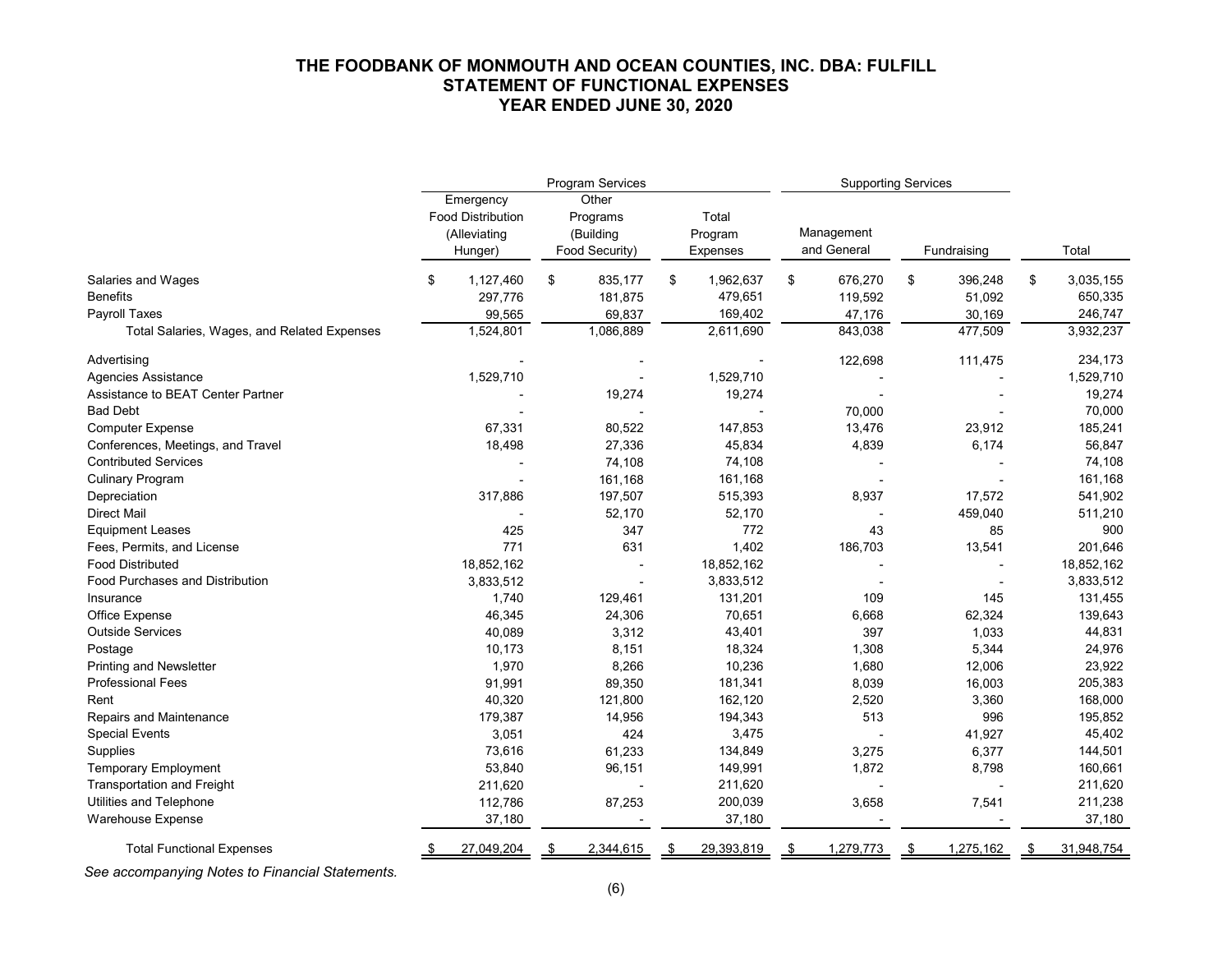## **THE FOODBANK OF MONMOUTH AND OCEAN COUNTIES, INC. DBA: FULFILL STATEMENTS OF CASH FLOWS YEARS ENDED JUNE 30, 2021 AND 2020**

|                                                           |    | 2021          | 2020                   |  |  |
|-----------------------------------------------------------|----|---------------|------------------------|--|--|
| <b>CASH FLOWS FROM OPERATING ACTIVITIES</b>               |    |               |                        |  |  |
| Change in Net Assets                                      | \$ | 9,704,206     | \$<br>1,566,574        |  |  |
| Adjustments to Reconcile Change in Net Assets to Net      |    |               |                        |  |  |
| Cash Provided by Operating Activities:                    |    |               |                        |  |  |
| Depreciation                                              |    | 584,493       | 541,902                |  |  |
| Forgiveness of Paycheck Protection Program Loan           |    | (631, 413)    |                        |  |  |
| Net Unrealized and Realized Gains on Investments          |    | (1,621,803)   | (251, 017)             |  |  |
| Effect of Changes in Operating Assets and Liabilities:    |    |               |                        |  |  |
| Accounts Receivable, Net                                  |    | 39,322        | (4, 474)               |  |  |
| Inventory                                                 |    | (1, 216, 817) | 435,521                |  |  |
| <b>Grants Receivable</b>                                  |    | 30,848        | (11, 451)              |  |  |
| <b>Prepaid Expenses</b>                                   |    | 81,319        | (41, 887)              |  |  |
| Current Portion of Unconditional Promises to Give, Net    |    | 54,167        | (68, 645)              |  |  |
| Accounts Payable and Accrued Expenses                     |    | (183, 545)    | 76,233                 |  |  |
| <b>Deferred Revenue</b>                                   |    |               | (5,693)                |  |  |
| <b>Agency Funds</b>                                       |    | (59, 500)     | (10,680)               |  |  |
| Noncurrent Portion of Unconditional Promises to Give, Net |    | 228,100       | 95,764                 |  |  |
| Net Cash Provided by Operating Activities                 |    | 7,009,377     | $\overline{2,}322,147$ |  |  |
| <b>CASH FLOWS FROM INVESTING ACTIVITIES</b>               |    |               |                        |  |  |
| Purchase of Property and Equipment                        |    | (152, 787)    | (333,045)              |  |  |
| Net (Purchases) Sales of Investments                      |    | (3,037,194)   | 344,363                |  |  |
| Net Cash Provided (Used) by Investing Activities          |    | (3, 189, 981) | 11,318                 |  |  |
| <b>CASH FLOWS FROM FINANCING ACTIVITIES</b>               |    |               |                        |  |  |
| Proceeds from Paycheck Protection Program Loan            |    |               | 631,413                |  |  |
| NET INCREASE IN CASH AND CASH EQUIVALENTS                 |    | 3,819,396     | 2,964,878              |  |  |
| Cash and Cash Equivalents - Beginning of Year             |    | 4,338,750     | 1,373,872              |  |  |
| CASH AND CASH EQUIVALENTS - END OF YEAR                   | \$ | 8,158,146     | \$<br>4,338,750        |  |  |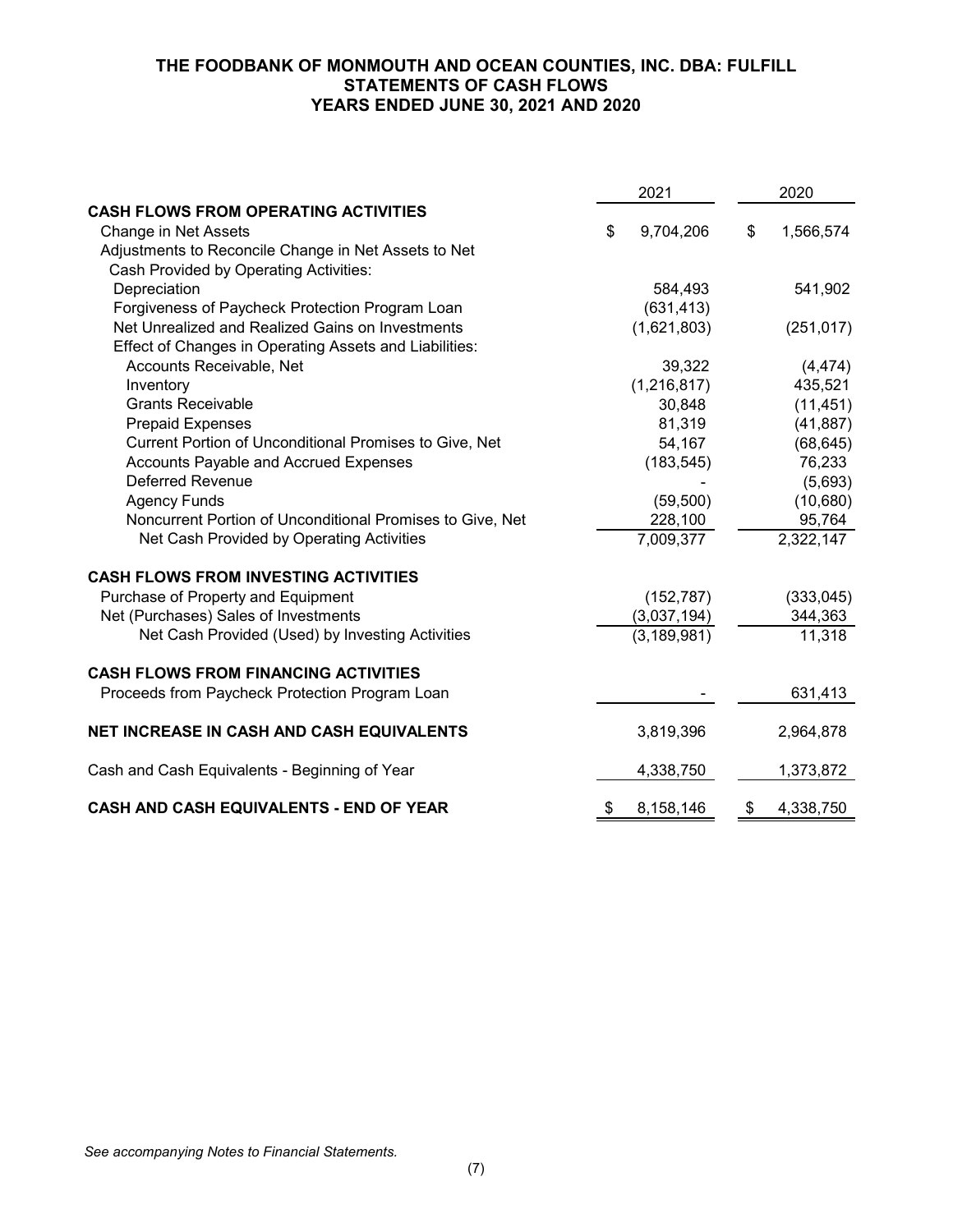### **THE FOODBANK OF MONMOUTH AND OCEAN COUNTIES, INC. DBA: FULFILL NOTES TO FINANCIAL STATEMENTS JUNE 30, 2021 AND 2020**

### **NOTE 1 SUMMARY OF SIGNIFICANT ACCOUNTING POLICIES**

#### **Organization**

The FoodBank of Monmouth and Ocean Counties, Inc. dba: Fulfill (Fulfill, or the Organization) is a New Jersey nonprofit corporation incorporated in 1984. As Fulfill, the Organization mobilizes the entire community with a comprehensive approach to efficiently fight and win against hunger.

Fulfill's base of activities is at its main location, 3300 Route 66, Neptune, New Jersey, as well as its satellite location at the B.E.A.T. Center, 1769 Hooper Avenue, Toms River, New Jersey. The acronym stands for Bringing Everyone All Together, and is the result of collaboration between Fulfill, Inspire NJ (dba: People's Pantry) and the JBJ Soul Kitchen. The mission of Fulfill is to alleviate hunger and build food security in Monmouth and Ocean Counties, New Jersey. Fulfill envisions Monmouth and Ocean Counties as a food secure community where all people at all times have access to enough nutritious food to maintain an active and healthy life. Fulfill is a member of Feeding America, the nation's food bank network.

#### **Nature of Activities**

Key activities of Fulfill include the following:

#### Food Distribution

Fulfill acquires nutritious food for distribution to families in need in Monmouth and Ocean Counties. Fulfill primarily delivers nutritious food through a network of charitable agencies, our mobile pantries, and Kids' Feeding Programs. Sources of donated food include local food donations, national donations through Feeding America, and government food such as The Emergency Food Assistance Program (TEFAP). Fulfill supplements donated food and products with specific grocery items purchased through a small bulk co-op program, as well as purchases made with funding from the State Food Purchase Program and other funding.

Fulfill also prepares meals for 300 children in afterschool programs and participates in the Summer Food Service Program, sponsoring the provision of breakfasts and/or lunches to over 1,000 children in low income areas attending summer programs.

#### Reducing the Need

In addition to food distribution, Fulfill identifies opportunities and resources designed to reduce the need and keep our families' food secure.

The Culinary Training Program provides hands-on training in an onsite production kitchen for underprivileged adults in need of permanent employment. The program helps men and women become self-sufficient by providing the skills they need to obtain betterpaying jobs and operates out of both Neptune and Toms River locations. The Culinary Training Program helps prepare hot meals for the after-school and summer food programs.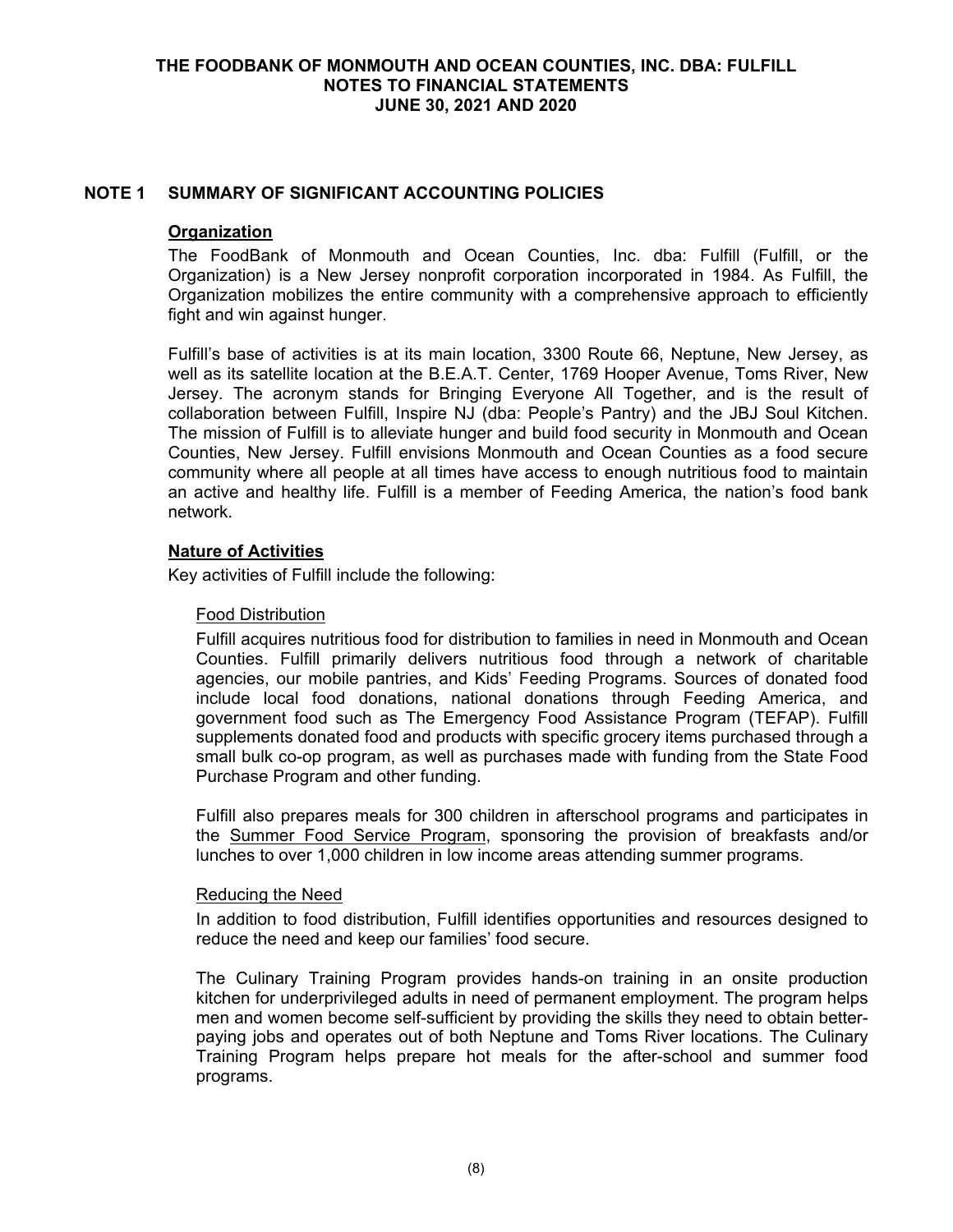#### **Nature of Activities (Continued)**

### Reducing the Need (Continued)

Fulfill assists households to access benefits and resources that will help them address the budget shortfall which can cause hunger and prevent food security. Resources include but are not limited to outreach and application assistance for Supplemental Nutrition Assistance Program (SNAP), free tax assistance through the Volunteer Income Tax Assistance (VITA) and as navigators in applying for health insurance under the Affordable Care Act and Medicaid/NJ Family Care. Activities are conducted locally and at as many as 25 community sites each month.

#### Awareness and Engagement

Fulfill also promotes awareness of hunger and the solutions available through campaigns and other activities including:

Community Volunteer Garden Program helps adults and youth grow fresh produce as a community service.

Children's Education Programs enable youth groups to visit Fulfill to learn about hunger, its causes, and solutions, or display their works in an Art Gallery depicting important social themes such as hunger and volunteerism.

Volunteer Program provides community service opportunities for businesses, civic groups, schools, and individuals.

#### **Classification of Net Assets**

Resources in the accompanying financial statements are classified for accounting and reporting purposes reflect all significant receivables, payables, and other liabilities. Financial statement presentation follows the recommendations of the *Financial Statements of Not-for-Profit Organizations* topic of the Financial Accounting Standards Board (FASB) Accounting Standards Codification (ASC). The Organization is required to report information regarding its financial position and activities according to two classes of net assets:

#### *Net Assets Without Donor Restrictions*

A portion of net assets is not subject to donor-imposed restrictions. Net assets and revenues, expenses, gains, and losses are classified based on the existence or absence of donor-imposed restrictions. Accordingly, net assets and changes therein are classified and reported as follows:

#### Undesignated

Net assets that are not subject to donor-imposed stipulations.

#### Board-Designated Net Assets

Net assets without donor restrictions subject to self-imposed limits by action of the governing board. Board-designated net assets may be earmarked for future programs, investment, contingencies, purchase, or construction of fixed assets, or other uses.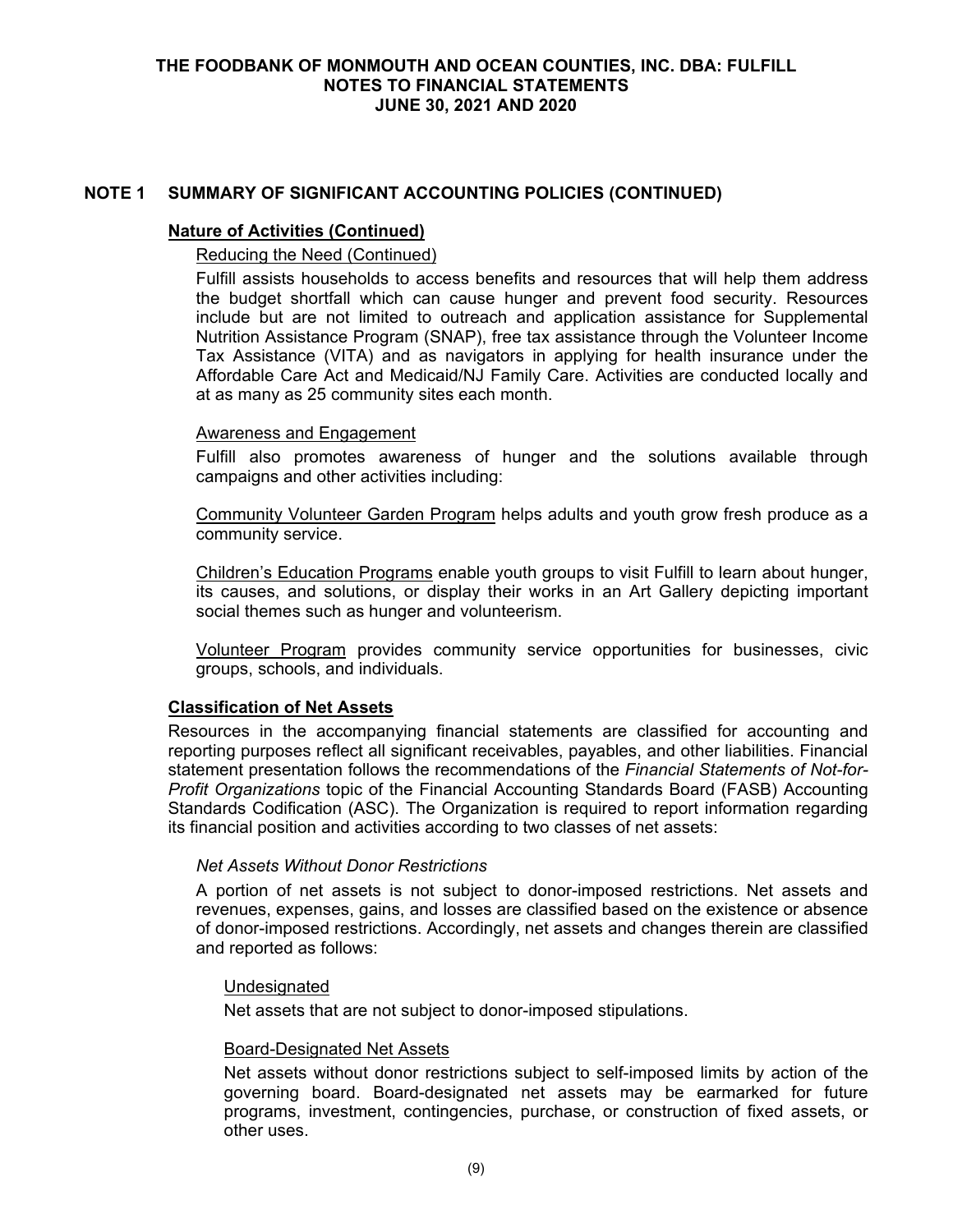### **Classification of Net Assets (Continued)**

#### *Net Assets With Donor Restrictions*

A portion of net assets subject to donor-imposed restrictions that may or will be met, either by actions of the Organization and/or the passage of time or specifically for a purpose. When a restriction expires, net assets are reclassified to net assets without donor restrictions as a satisfaction of a purpose or time restriction and reported in the statement of activities as a release from restrictions.

For the years ended June 30, 2021 and 2020, net assets with donor restrictions amounted to \$1,215,213 and \$543,172, respectively.

Revenues are reported as increases in net assets without donor restrictions unless use of the related assets is limited by donor-imposed restrictions. Expenses are generally reported as decreases in net assets without donor restrictions. Expirations of donor-imposed stipulations that simultaneously increase one class of net assets and decrease another are reported as net assets satisfaction of restrictions.

### **Use of Estimates**

The process of preparing financial statements in conformity with accounting principles generally accepted in the United States of America requires the use of estimates and assumptions regarding certain types of assets, liabilities, support, revenues, and expenses. Such estimates primarily relate to unsettled transactions and events as of the date of the financial statements. Accordingly, upon settlement, actual results may differ from estimated amounts.

## **Cash and Cash Equivalents**

Management considers all highly liquid debt instruments purchased with a maturity of one year or less and money market accounts to be cash equivalents.

Pursuant to Feeding America's contract, a member organization shall have demonstrated unrestricted cash reserves equal to or greater than an average quarter's cash operating expenses.

## **Credit Risk Arising from Cash Deposits in Excess of Insured Limits**

Fulfill maintains cash balances at various financial institutions, in which deposits are insured by a federal agency up to \$250,000. At various times, cash balances at these institutions may exceed the insurance limits. Fulfill monitors these banks and believes the risk of loss to be minimal.

## **Accounts Receivable, Net**

Accounts and grants receivable are stated at the amount management expects to collect from outstanding accounts. The allowance was assessed at \$-0- for the years ended June 30, 2021 and 2020. Management provides for probable uncollectible amounts through a provision for bad debt expense and an adjustment to a valuation allowance based on its assessment of the current status of individual accounts. Balances that are still outstanding after management has used reasonable collection efforts are written off through a charge to the valuation allowance and a credit to accounts or grants receivable.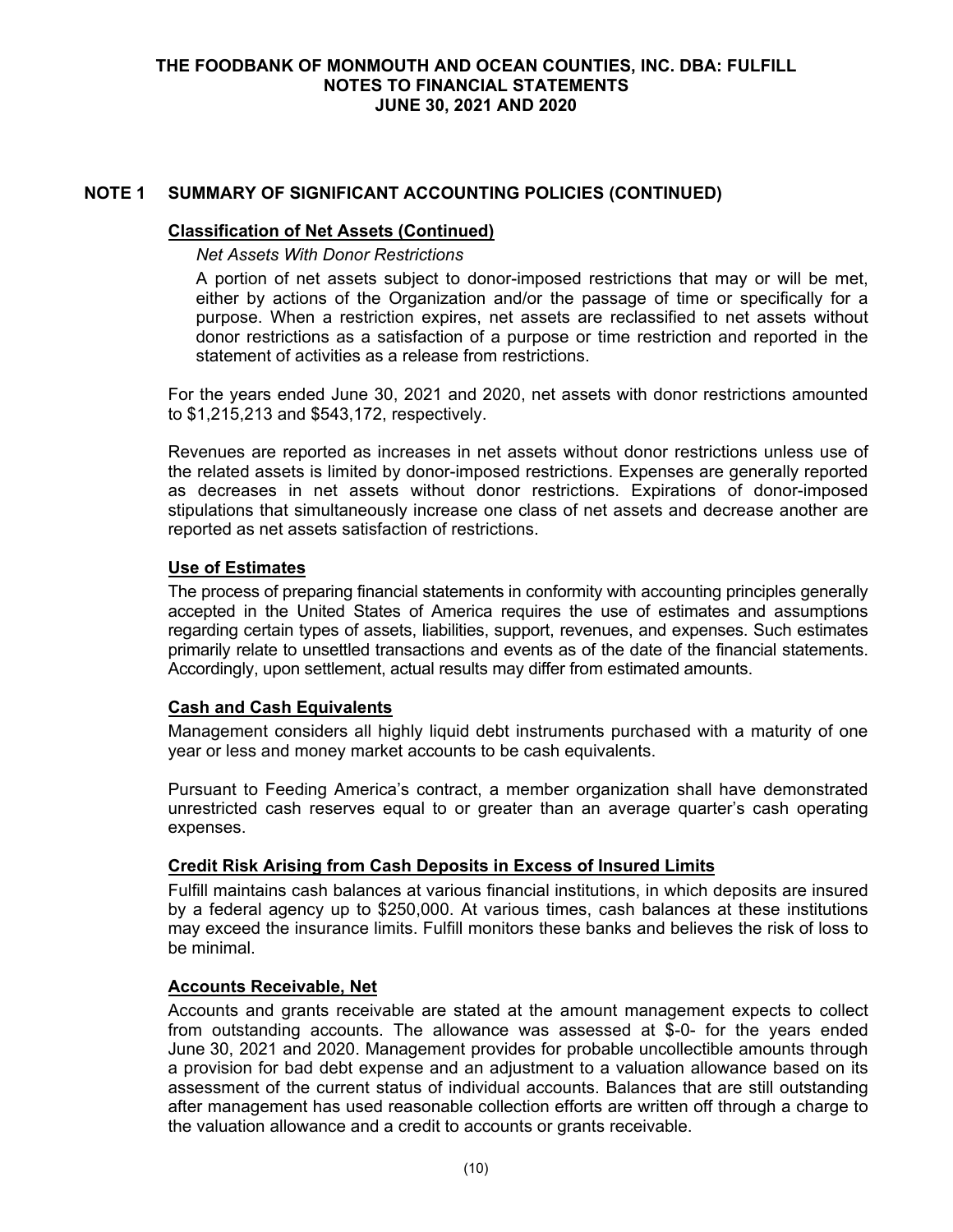### **Investments**

Investments in marketable securities with readily determinable fair values and all investments in debt securities are reported at their fair values as determined by quoted market prices or cost, when such cost approximates fair value. Certificates of deposit are recorded at cost plus interest which approximates fair value and were \$607,685 and \$107,077 for the years ended June 30, 2021 and 2020, respectively. Realized and unrealized gains and losses are included in the change in net assets.

## **Fair Value Measurements**

Fulfill measures fair value using a three-level hierarchy for fair value measurements based upon the transparency of inputs to the valuation of an asset or liability. Inputs may be observable or unobservable and refer broadly to the assumptions that market participants would use in pricing the asset of liability. Observable inputs reflect the assumptions market participants would use in pricing the asset or liability based on market data obtained from sources independent of the reporting entity's own assumptions about the assumptions that market participants would use in pricing the asset or liability developed based on the best information available in the circumstances. The fair value hierarchy consists of three levels of inputs that may be used to measure fair value as follows:

*Level 1* – Inputs that utilize quoted prices (unadjusted) in active markets for identical assets or liabilities that Fulfill has the ability to access.

*Level 2* – Inputs that include quoted prices for similar assets and liabilities in active markets and inputs that are observable for the asset or liability, either directly or indirectly, for substantially the full term of the financial instrument. Fair values for these instruments are estimated using pricing models, quoted prices of securities with similar characteristics, or discounted cash flows.

*Level 3* – Inputs that are unobservable inputs for the asset or liability, which are typically based on an entity's own assumptions, as there is little, if any, related market activity.

## **Inventory**

Inventory consists primarily of food commodities that have been contributed to or purchased by Fulfill. All contributed food items are valued using a weighted average price per pound determined using studies commissioned by Feeding America, the nation's largest nongovernmental food distribution program. When the food is distributed, the value of the food is released from inventory and recorded as distributed in-kind food. Purchased food is recorded as inventory at the lower of cost or net realizable value.

## **Property and Equipment**

Fulfill capitalizes all expenditures for property and equipment in excess of \$5,000. Property and equipment are recorded at cost or fair market value at date of contribution (if donated). Depreciation is provided using straight-line methods over the estimated useful lives of the assets.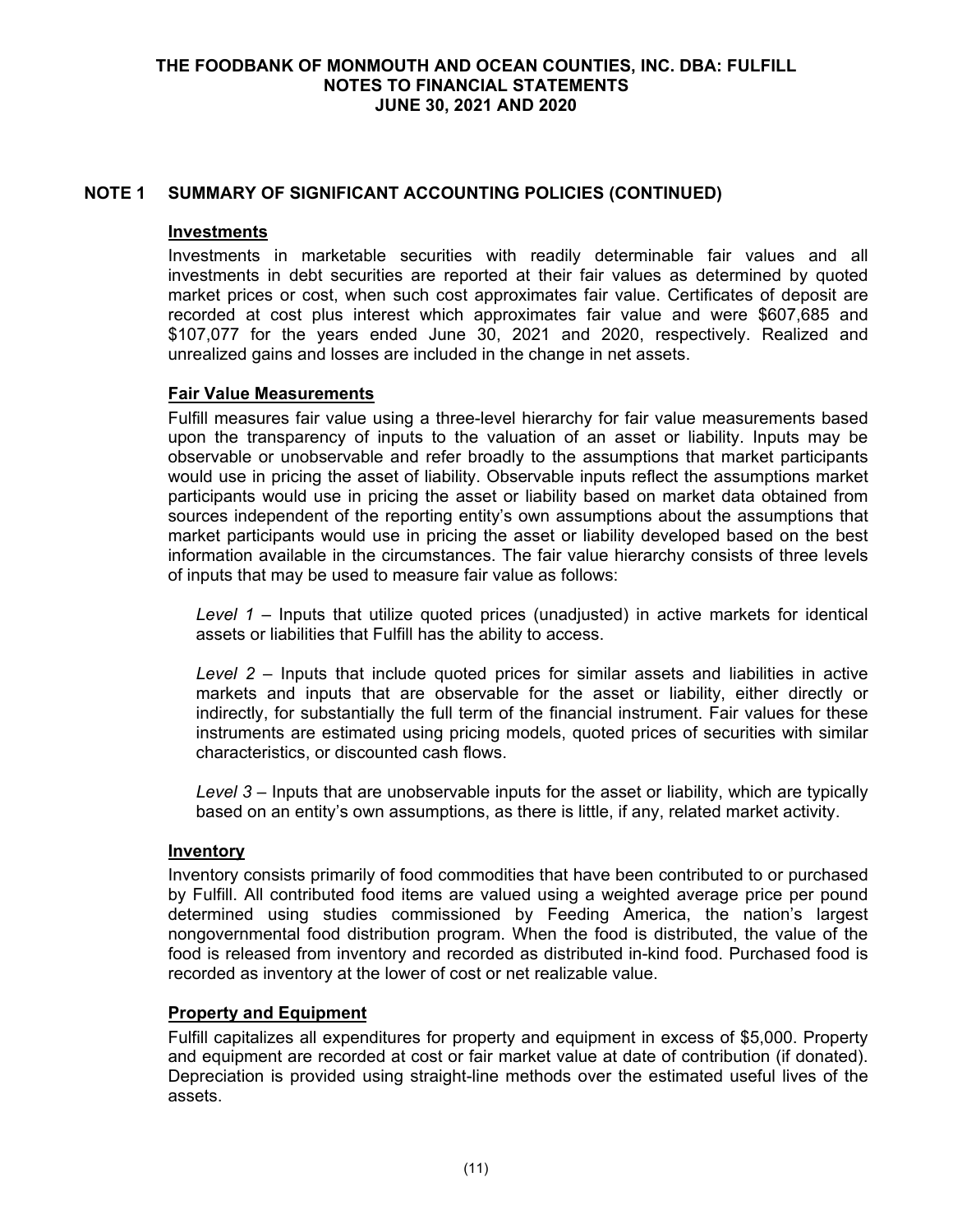### **THE FOODBANK OF MONMOUTH AND OCEAN COUNTIES, INC. DBA: FULFILL NOTES TO FINANCIAL STATEMENTS JUNE 30, 2021 AND 2020**

### **NOTE 1 SUMMARY OF SIGNIFICANT ACCOUNTING POLICIES (CONTINUED)**

#### **Contribution and Grant Revenue Recognition**

Contribution and Grant revenue, including promises to give, are evaluated using the decision tree in FASB ASC 958-605-55-1A to determine the applicable accounting model. Most of the grants and contributions received by the Organization are considered to be nonexchange transactions.

A decision tree is also used to determine whether grants and contributions received are conditional or unconditional. Both, barriers and right of return/release, need to exist in order to designate a grant or contribution as conditional. Once designated, the revenue is recognized when the conditions are met.

Unconditional grants and contributions are recorded as those with donor restrictions or without donor restrictions depending on the existence of donor-imposed restrictions, typically limiting purpose or timing of the grant or contribution. Grants and contributions that are restricted by the donor are reported as an increase in net assets without donor restriction if the restriction expires in the reporting period in which the grants and contributions are recognized.

A portion of the Organization's revenue is derived from cost-reimbursable contracts and grants, which are conditioned upon certain performance requirements and/or the incurrence of allowable qualifying expenses. Amounts received are recognized as revenue when the Organization has incurred expenditures in compliance with specific contract or grant provisions. Amounts received prior to incurring qualifying expenditures are reported as liabilities in the statement of financial position. The Organization did not receive any costreimbursable grants that have not been recognized at June 30, 2021.

#### **Contributed Goods**

Fulfill receives a significant amount of contributed food inventory that is recorded in the accompanying financial statements as contributions without donor restrictions, net of amounts related to food that is unusable or spoiled when received. One of the major sources of contributed food is the United States Department of Agriculture (USDA) which allocates food commodities to Fulfill under The Emergency Food Assistance Program (TEFAP) and the Commodity Supplemental Food Program (CSFP). For the years ended June 30, 2021 and 2020, approximately 39% and 44%, respectively, of contributed goods were received under TEFAP and CSFP.

Under these programs, food commodities are distributed without cost to all eligible recipients within the approved service areas. Upon distribution, the food is recorded as a decrease in net assets without donor restrictions.

All contributed food items are valued using a weighted average price per pound determined by using studies commissioned by Feeding America, the nation's largest nongovernmental food distribution program.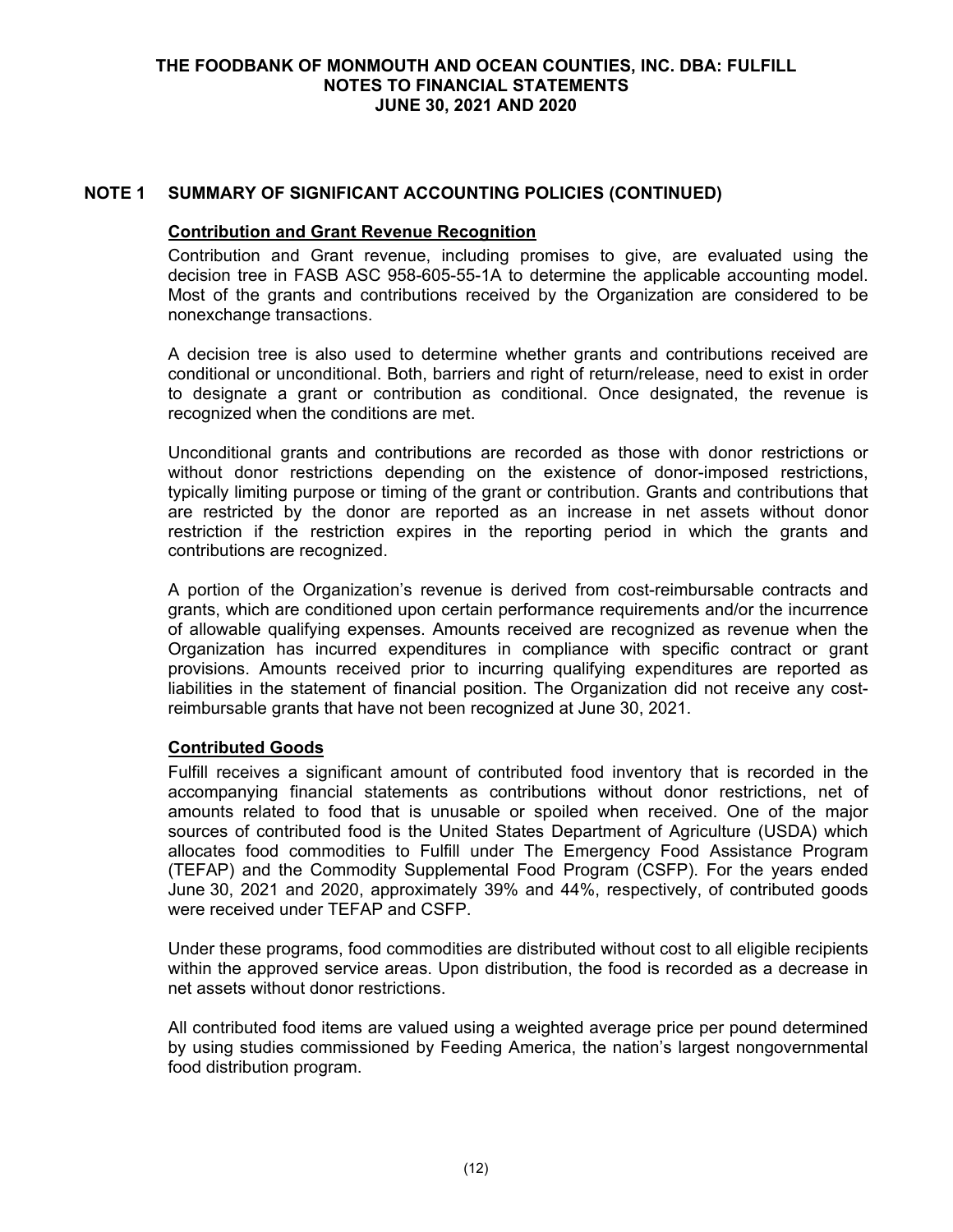### **Contributed Goods (Continued)**

For the years ended June 30, 2021 and 2020, the weighted average value per pound for TEFAP and CSFP food was \$1.70 and \$1.49, respectively, and the total net value of all TEFAP and CSFP contributed food was \$6,627,865 and \$8,147,752 respectively.

For the years ended June 30, 2021 and 2020, the weighted average value per pound of all other contributed food was \$1.79 and \$1.74, respectively, and the total net value of all contributed food was \$10,206,014 and \$10,580,790, respectively.

### **Contributed Services**

Contributed services are recognized as contributions if the services received (a) create or enhance nonfinancial assets or (b) require specialized skills, are provided by people with those skills, and would otherwise be purchased by Fulfill. The estimated number of hours was approximately 3,564 and 2,512 for the years ended June 30, 2021 and 2020, respectively. The fair value of such services for the years ended June 30, 2021 and 2020 was approximately \$101,717 and \$74,108, respectively.

Fulfill also receives a significant amount of contributed time from volunteers that is not recognized as contributions in the financial statements since the recognition criteria under FASB ASC 958-605-25-16 were not met. Between July 1, 2020 and June 30, 2021, Fulfill volunteers together donated approximately 10,365 hours of work. Fulfill gratefully acknowledges the time and effort of these compassionate individuals, without whom it would not be able to distribute as much food and services as necessary to local families in need.

# **Allocation of Functional Expense**

The costs of providing various programs and other activities have been summarized on a functional basis in the statement of activities and in the statement of functional expenses. Accordingly, certain costs have been allocated among the programs and supporting services benefited. Fulfill allocated joint costs for certain program activities that include fundraising. Salaries and wages, as well as related benefits and taxes, were allocated among program and supporting services based upon an estimate of the actual time each employee contributed to each function. Other costs were allocated primarily based on square footage.

#### **Income Taxes**

Fulfill is a nonprofit organization as described in Section 501(c)(3) of the Internal Revenue Code and is exempt from state and federal taxes.

Fulfill is required to file Form 990, *Return of Organization Exempt from Income Tax*, with the Internal Revenue Service and the New Jersey *Charities Registration & Investigation Form (CRI*). These forms are subject to examination for up to three years after they are filed. The Organization follows the income tax standard for uncertain tax positions. This standard had no impact on the Organization's financial statements. The Organization's income tax returns are subject to review and examination by federal and state authorities.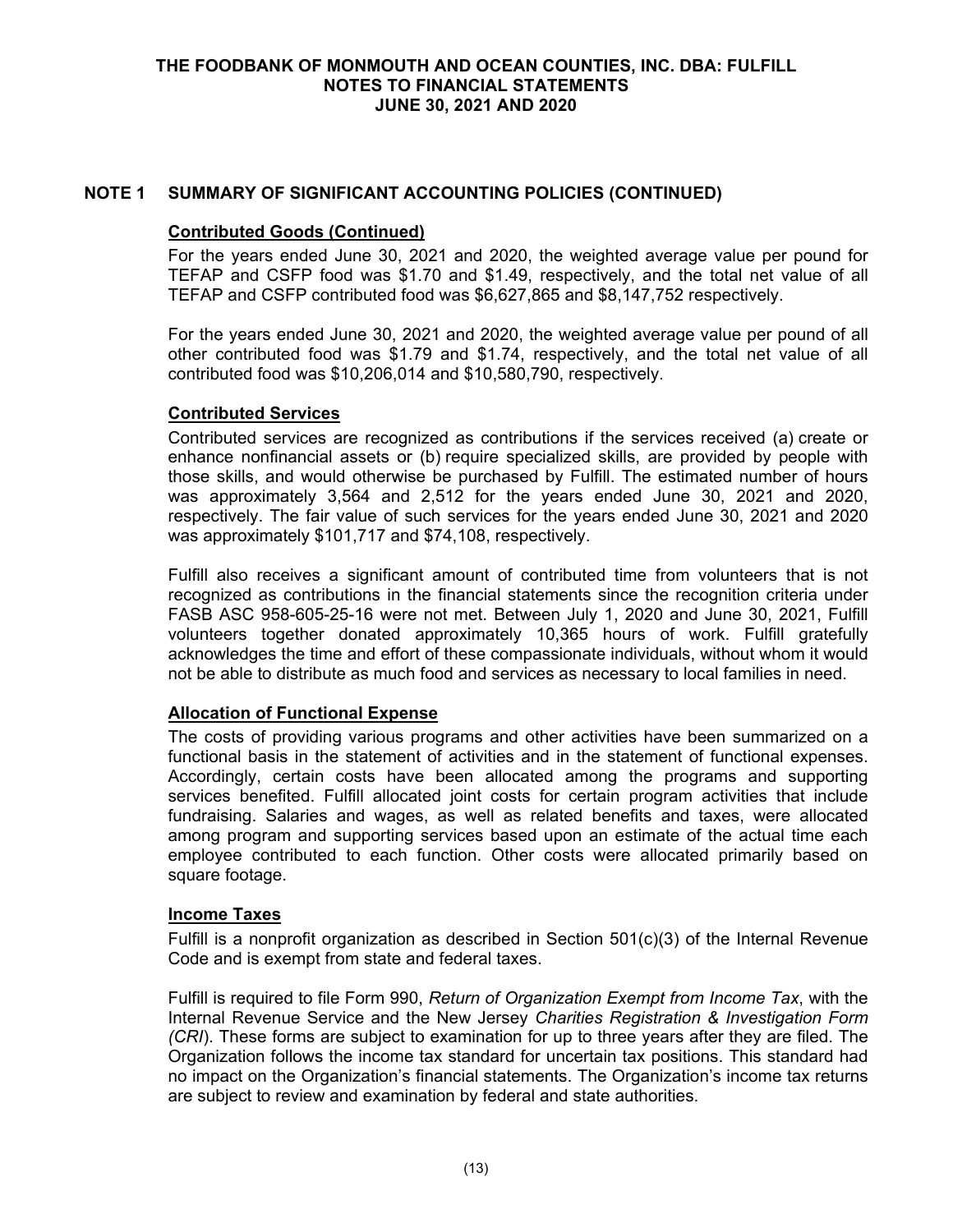#### **Shared Maintenance Fees**

Fulfill may charge a shared maintenance fee of up to \$0.19 per pound to the recipient agency or other charitable organization, which takes donated food and commodities and redistributes to the poor, needy, and hungry. This fee is included in support and revenue.

#### **Advertising**

Advertising costs are expensed as incurred.

### **Subsequent Events**

In preparing these financial statements, Fulfill has evaluated events and transactions for potential recognition or disclosure through February 28, 2022, the date the financial statements were available to be issued.

## **NOTE 2 INVESTMENTS**

Investments at June 30 consist of the following:

|                                 |                 | 2021            |               |
|---------------------------------|-----------------|-----------------|---------------|
|                                 | Total           | Level 1         | Level 2       |
| <b>Equity Securities</b>        | \$<br>5,594,989 | \$<br>5,337,176 | \$<br>257,813 |
| Bonds/Fixed Income              | 5,233,209       | 5,233,209       |               |
| <b>Capital Allocation Trust</b> | 99,773          | 99,773          |               |
| <b>Total Funds</b>              | 10,927,971      | 10,670,158      | 257,813       |
|                                 |                 | 2020            |               |
|                                 | Total           | Level 1         | Level 2       |
| <b>Equity Securities</b>        | \$<br>3,643,327 | \$<br>3,343,327 | \$<br>300,000 |
| <b>Bonds/Fixed Income</b>       | 2,625,647       | 2,625,647       |               |
| <b>Total Funds</b>              | 6,268,974       | 5,968,974       | 300,000       |

Fulfill uses fair value measurements to record fair value adjustment to certain assets and to determine fair value disclosures. For additional information on how Fulfill values all other assets, refer to Note 1 – Summary of Significant Accounting Policies.

Investment income for the years ended June 30 consisted of the following:

|                                             | 2021      | 2020.   |
|---------------------------------------------|-----------|---------|
| Dividends and Interest. Net of Fees         | 211.327   | 164.980 |
| Unrealized and Realized Gain on Investments | 1,621,803 | 251.017 |
| ™otal                                       | 1.833.130 | 415.997 |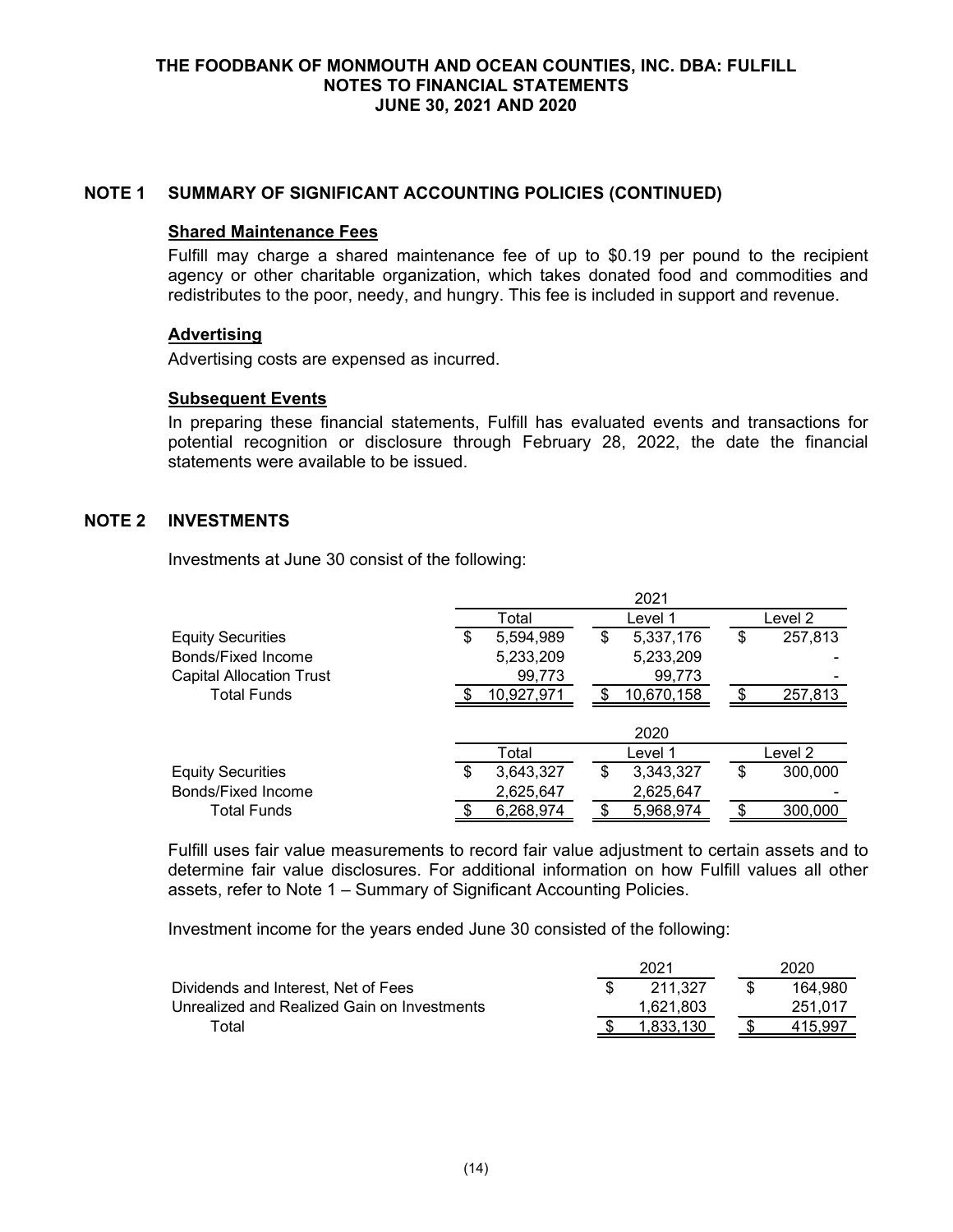#### **THE FOODBANK OF MONMOUTH AND OCEAN COUNTIES, INC. DBA: FULFILL NOTES TO FINANCIAL STATEMENTS JUNE 30, 2021 AND 2020**

### **NOTE 3 UNCONDITIONAL PROMISES TO GIVE**

Unconditional promises to give, net of discount to net present values as of June 30 are as follows:

|                                             |   | 202.   | 2020    |
|---------------------------------------------|---|--------|---------|
| Receivable in One Year or Less              | S | 50.833 | 105,000 |
| Receivable in Two to Five Years             |   | 30,000 | 272,956 |
| <b>Total Unconditional Promises to Give</b> |   | 80.833 | 377.956 |
| Less Present Value Discount                 |   | 4.042  | 18.898  |
| Total Unconditional Promises to Give, Net   |   | 76.791 | 359,058 |

## **NOTE 4 PROPERTY AND EQUIPMENT**

Property and equipment are summarized as follows at June 30:

|                                              | 2021 |           |    | 2020      |
|----------------------------------------------|------|-----------|----|-----------|
| Land                                         | \$   | 97,500    | \$ | 97,500    |
| Land Improvements                            |      | 787,629   |    | 787,629   |
| Leasehold Improvements - The B.E.A.T. Center |      | 1,303,200 |    | 1,303,200 |
| <b>Buildings</b>                             |      | 3,405,326 |    | 3,355,426 |
| <b>Furniture and Fixtures</b>                |      | 95,171    |    | 95,171    |
| Furniture and Fixtures - The B.E.A.T Center  |      | 25,561    |    | 25,561    |
| <b>Transportation Equipment</b>              |      | 1,023,898 |    | 940,898   |
| Equipment                                    |      | 706,339   |    | 686,452   |
| Equipment - The B.E.A.T. Center              |      | 505,868   |    | 505,868   |
| <b>Website Development</b>                   |      | 27,253    |    | 27,253    |
| Appliances                                   |      | 16,604    |    | 16,604    |
| Appliances - The B.E.A.T. Center             |      | 1,962     |    | 1,962     |
| <b>Computer Equipment</b>                    |      | 278,752   |    | 278,752   |
| Total                                        |      | 8,275,063 |    | 8,122,276 |
| Less: Accumulated Depreciation               |      | 6,458,504 |    | 5,874,011 |
| <b>Total Property and Equipment</b>          |      | 1,816,559 |    | 2,248,265 |

## **NOTE 5 COMMITMENTS AND CONTINGENCIES**

### **Operating Leases**

Fulfill entered into a 10-year renewable lease agreement with Rocco Berardi on April 1, 2015, to lease approximately 12,000 square feet of space at Silverton Plaza, 1769 Hooper Avenue, Toms River, New Jersey, referred to as the B.E.A.T. Center.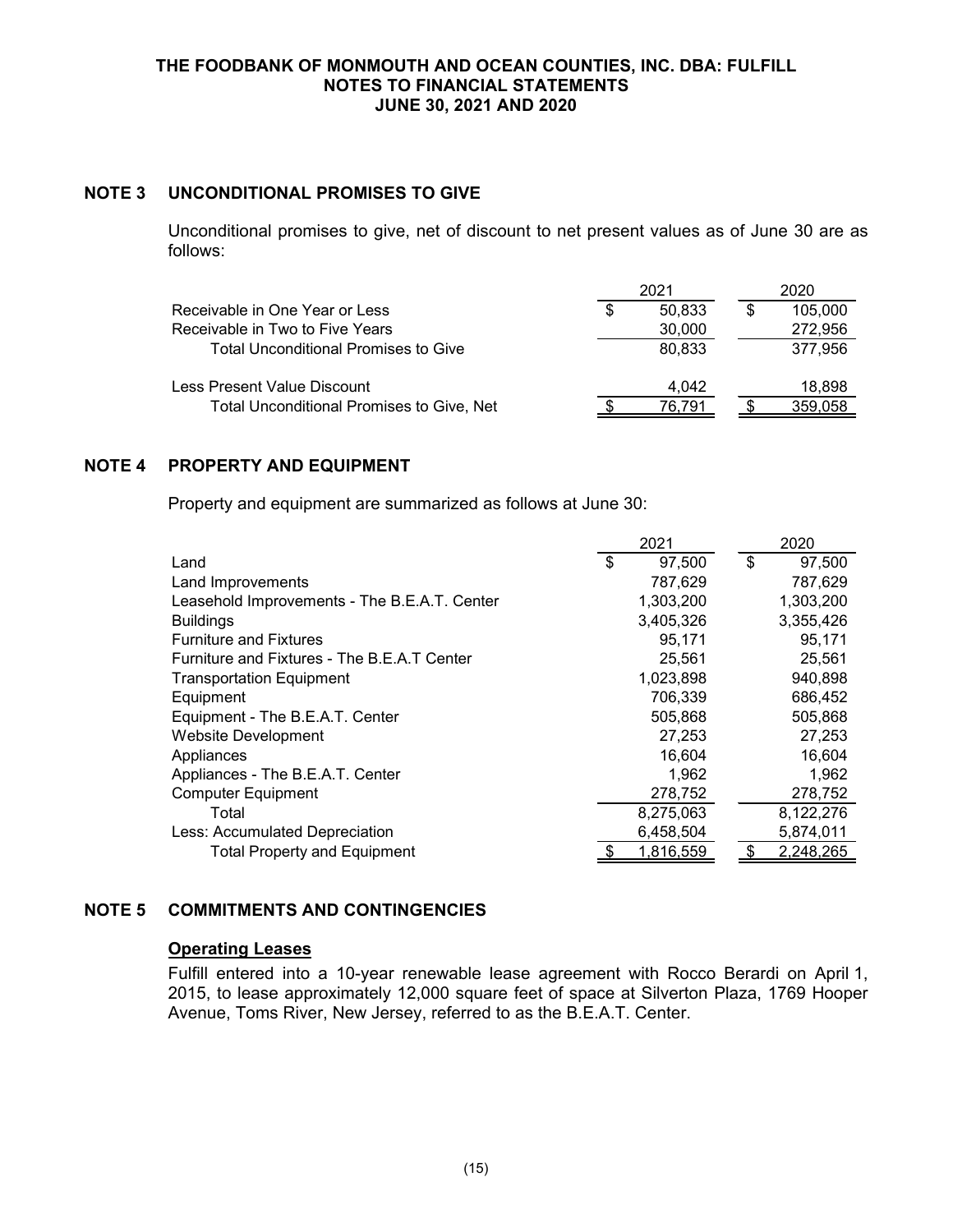# **NOTE 5 COMMITMENTS AND CONTINGENCIES (CONTINUED)**

### **Operating Leases (Continued)**

The rental commencement date was March 9, 2016, which was the earlier of the following date: (a) one hundred twenty (120) days from the receipt of building permits from the Township of Toms River or (b) upon Tenant's receipt of a Certificate of Occupancy. The total due under this 10-year lease was \$837,900 and \$1,008,000 as of June 30, 2021 and 2020. Gross rent expense under this lease for years ended June 30, 2021 and 2020 was \$170,100 and \$168,000, respectively, and net rent expense was \$155,773 and \$147,933, respectively.

Fulfill's future lease payments under this lease is as follows:

| Year Ending June 30, | Amount        |         |  |  |
|----------------------|---------------|---------|--|--|
| 2022                 | \$<br>176,400 |         |  |  |
| 2023                 |               | 176,400 |  |  |
| 2024                 |               | 176,400 |  |  |
| 2025                 |               | 176,400 |  |  |
| 2026                 |               | 132,300 |  |  |
| Total                |               | 837,900 |  |  |

Fulfill entered into a five-year renewable sublease agreement with Jon Bon Jovi Soul Foundation (JBJSF) on April 1, 2015 wherein JBJSF subleases approximately 1,600 square feet of the B.E.A.T. Center space. The total due to Fulfill under this sublease is \$112,000. The rental commencement date was March 9, 2016. This lease has been extended through April 2023, with a right of termination as of December 31, 2021. The total rent income for the years ended June 30, 2021 and 2020 was \$14,327 and \$20,067, respectively.

Fulfill's future receipts under its leases are as follows:

| Year Ending June 30, | Amount |        |  |
|----------------------|--------|--------|--|
| 2022                 |        | 49.880 |  |
| Total                |        | 49.880 |  |

Subsequent to year-end on August 14, 2021, Fulfill entered into an agreement to expand the warehouse space. This resulted in a commitment of \$531,850. This amount is not yet included within the financial statements for the organization for the year ending June 30, 2021.

## **The B.E.A.T. Center**

The B.E.A.T. Center (Bringing Everyone All Together) opened in the spring of 2016 and is collaboration among three nonprofit organizations: Fulfill, JBJSF, and Inspire-NJ, and serves as a place where families and individuals can access food, job training, and resources to help end the cyclical causes of hunger in Ocean County.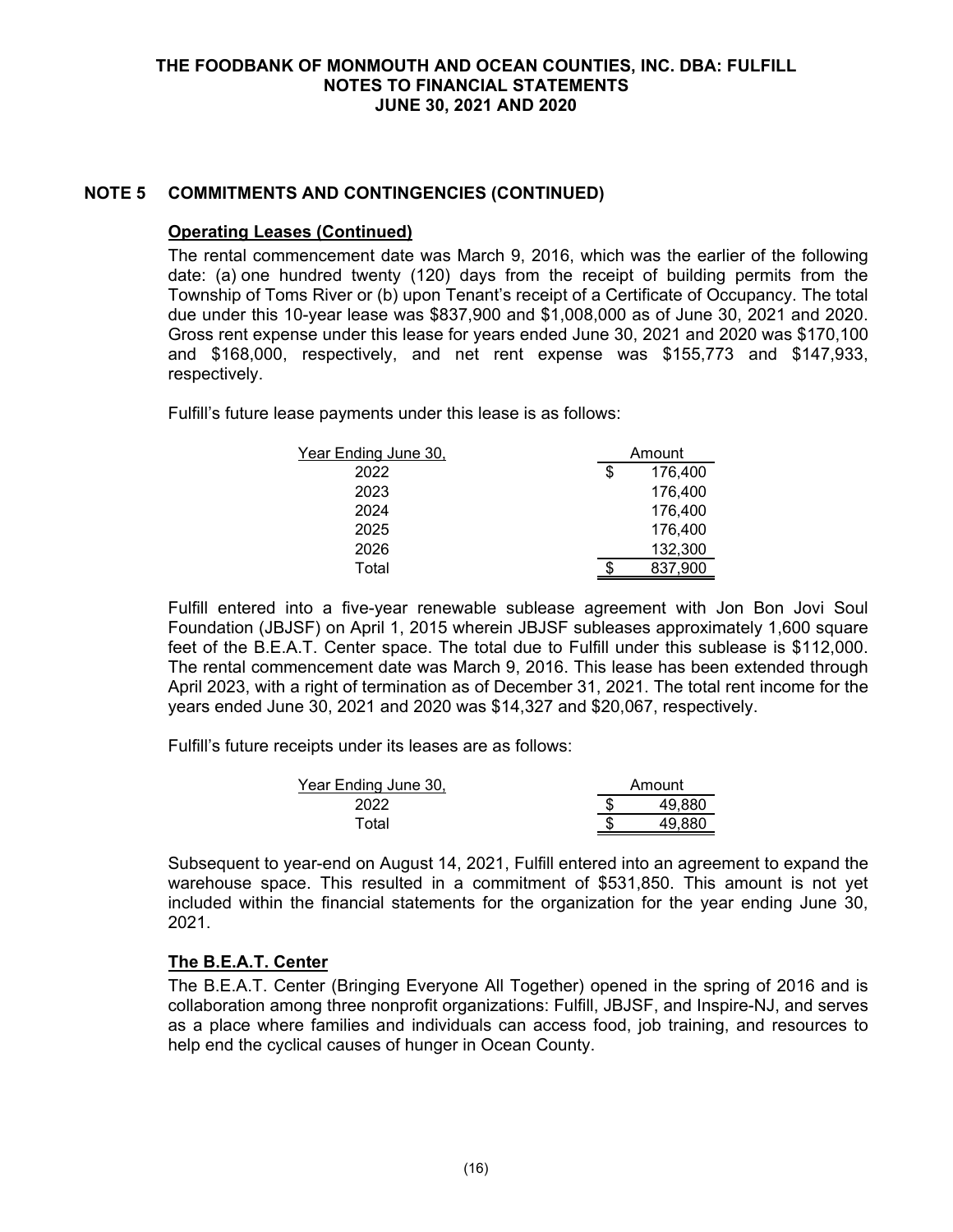### **THE FOODBANK OF MONMOUTH AND OCEAN COUNTIES, INC. DBA: FULFILL NOTES TO FINANCIAL STATEMENTS JUNE 30, 2021 AND 2020**

### **NOTE 5 COMMITMENTS AND CONTINGENCIES (CONTINUED)**

#### **The B.E.A.T. Center (Continued)**

The three collaborating nonprofits entered into a Memorandum of Understanding (MOU) on March 27, 2015 to establish donor solicitation parameters and appropriations of donated funds, services and other gifts-in-kind based on the original vision case and investment needed. An addendum to the MOU was entered into in April of 2016 because there were not sufficient anticipated receipts of grants and donations to cover the cash flow needs of the project as payments became due and there were significant increases to the preliminary estimates for build-out costs, start-up costs, and first year occupancy costs.

Fulfill opened a separate bank account for B.E.A.T. Center activity. While Fulfill is the owner and custodian of these funds, these funds are held for use of the three B.E.A.T. Center nonprofits as indicated in the MOU and the addendum to the MOU and are recorded as restricted cash on the statement of financial position at June 30, 2021.

In March of 2020, Fulfill had an agreement with Inspire NJ to transfer control of the People's pantry. Since the inception of this agreement, the People's Pantry has been run by Fulfill. There was a separate bank account opened for the People's Pantry where both funds donated and disbursements are held.

### **Contractual Adjustments**

The contracts under which Fulfill conducts its programs contain provisions defining costs, which are allowable and reimbursable within the program. Program billings are subject to audit by various governmental funding sources. Audits of these billings may result in adjustments for disallowances. No provision has been made for any liabilities that may arise from such audits since the amounts, if any, cannot be determined to date.

# **NOTE 6 EMPLOYEE BENEFIT PLAN**

Fulfill adopted a 401(k) retirement savings plan effective January 1, 2009. This plan is available to employees who have completed three months of service and meet other eligibility requirements. Fulfill may contribute to the 401(k) plan on a matching and/or discretionary basis. For the years ended June 30, 2021 and 2020, Fulfill matched, on a 50% basis, employees' contributions of up to 6%. For the years ended June 30, 2021 and 2020, Fulfill elected to make a basic/discretionary contribution to eligible employees of 2% of fiscal year 2021 and 2020 compensation. Total employer contributions to the 401(k) plan for the years ended June 30, 2021 and 2020 were \$125,334 and \$99,951, respectively.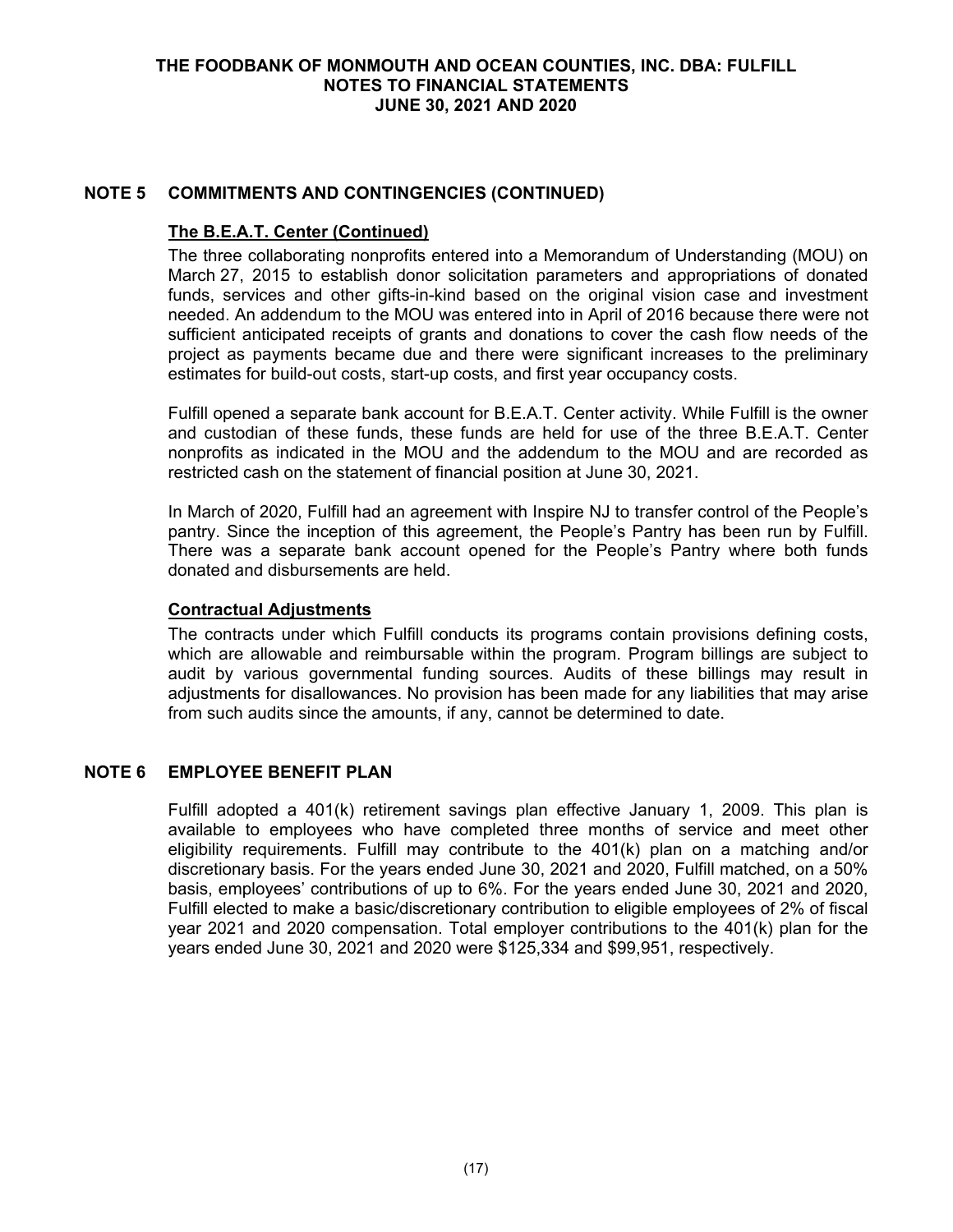## **NOTE 7 NET ASSETS WITH DONOR RESTRICTIONS**

Net assets with donor restrictions consist of contributions available for use, but expendable or distributable only for purposes specified by the donor. At June 30, 2021 and 2020, net assets with donor restrictions are restricted for the following purposes:

|                                          | 2021 |           | 2020    |  |
|------------------------------------------|------|-----------|---------|--|
| The B.E.A.T. Center                      |      |           | 145.112 |  |
| Other Programs                           |      | 1.215.213 | 398.060 |  |
| Total Net Assets with Donor Restrictions |      | 1.215.213 | 543.172 |  |

### **NOTE 8 LIQUIDITY**

Fulfill's financial assets available for general expenditure within one year of the statement of financial position date, comprise the following:

|                                                          | 2021 |             | 2019 |            |
|----------------------------------------------------------|------|-------------|------|------------|
| Cash and Cash Equivalents                                |      | 7.914.732   |      | 4.145.992  |
| Accounts Receivable, Net                                 |      | 6.800       |      | 46.122     |
| Grants Receivable                                        |      | 56.002      |      | 86.850     |
| Less: Net Assets with Donor Restrictions, Included Above |      | (1,215,213) |      | (543, 172) |
| Total                                                    |      | 6.762.321   |      | 3.735.792  |

Fulfill has a goal to maintain financial assets, which consist of cash and accounts receivable on hand to meet 60 days of normal operating expenses, which are, on average approximately \$2,834,580.

## **NOTE 9 PAYCHECK PROTECTION PROGRAM LOAN**

In April 2020, Fulfill received a loan from Savoy Bank in the amount of \$631,413 to fund payroll and utilities through the Paycheck Protection Program (the PPP Loan). The PPP Loan bears interest at a fixed rate of 1.0% per annum, with the first six months of interest deferred, has a term of two years, and is unsecured and guaranteed by the U.S. Small Business Administration.

The PPP Loan and all related interest was forgiven in full by the U.S. Small Business Administration on November 25, 2020. The Forgiveness has been recognized as a gain on extinguishment of debt, which is included in other income during the year ended June 30, 2021.

The SBA may review funding eligibility and usage of funds in compliance with the program based on dollar thresholds and other factors. The amount of liability, if any, from potential noncompliance cannot be determined with certainty; however, management is of the opinion that any review will not have a material adverse impact on Fulfill's financial position.